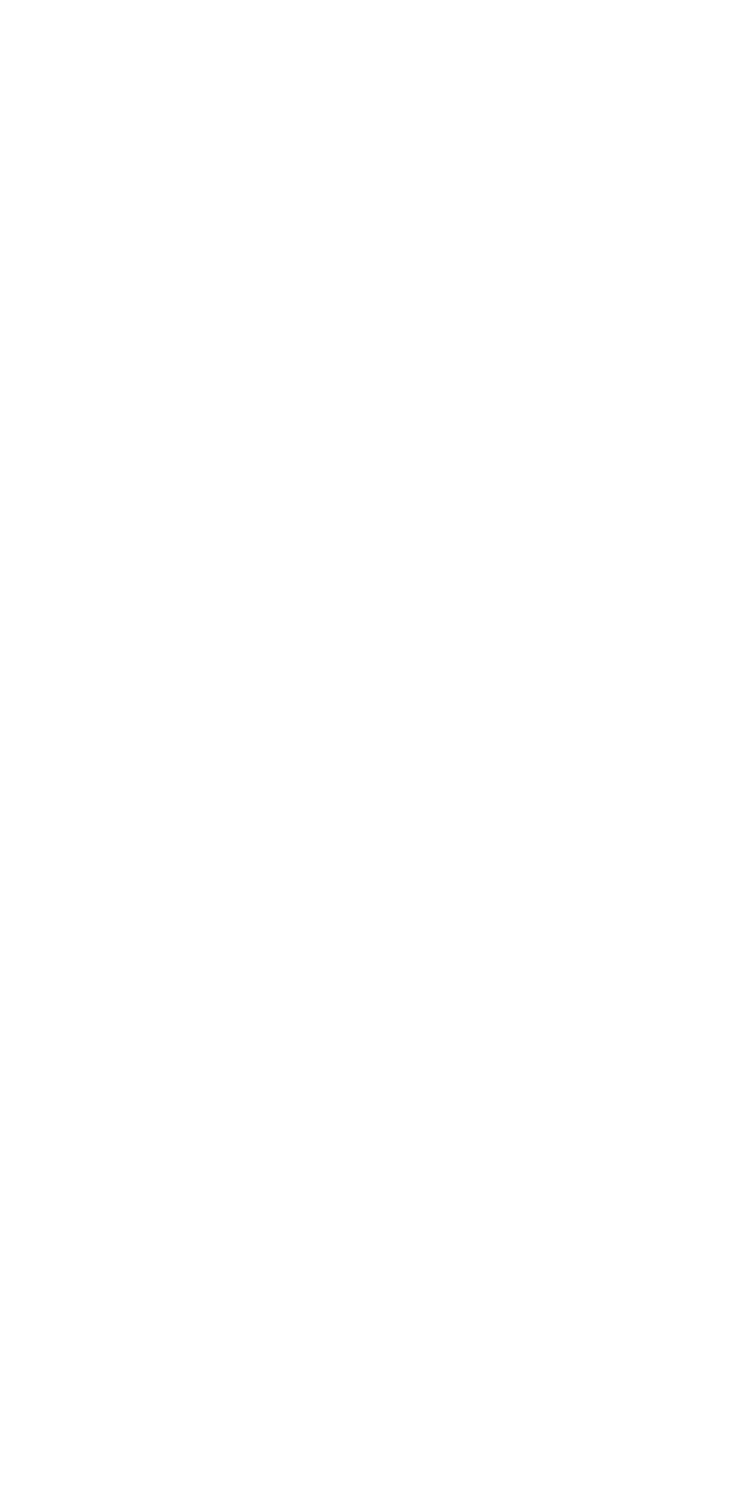Overview containing information in accordance with Section 125 of the German Stock Corporation Act (AktG) in conjunction with Table 3 of the Implementing Regulation (EU) 2018/1212

#### A. Specification of the message

- 1. Virtual Annual Shareholders' Meeting 2021 of Siemens Aktiengesellschaft
- 2. Notice of Annual Shareholders' Meeting

#### B. Specification of the issuer

- 1. ISIN: DE0007236101
- 2. Name of issuer: Siemens Aktiengesellschaft (Siemens AG)

#### C. Specification of the meeting

- 1. Date of the meeting: February 3, 2021
- 2. Start: 10:00 a.m. CET (corresponds to 9:00 a.m. UTC).
- 3. Type of meeting: Virtual Annual Shareholders' Meeting without the physical attendance of shareholders or their proxy representatives
- 4. Location of the meeting:  $\Box$  www.siemens.com/AGM-SERVICE Place of the meeting within the meaning of the German Stock Corporation Act (AktG): Werner-von-Siemens-Str. 1, 80333 Munich, Germany
- 5. Technical Record Date: January 27, 2021

The right to attend and vote is based on the shareholding evidenced by entry in the Company's share register as of the date of the Annual Shareholders' Meeting, irrespective of the balances in the security account. Applications for registration in the Company's share register received by the Company from January 28, 2021, through February 3, 2021, i.e., after the end of the closing date of the notification period, will be processed and considered only with effect after the Annual Shareholders' Meeting on February 3, 2021. The technical record date is therefore the end of January 27, 2021.

6. Website for the meeting/URL: □ www.sIEMENS.COM/AGM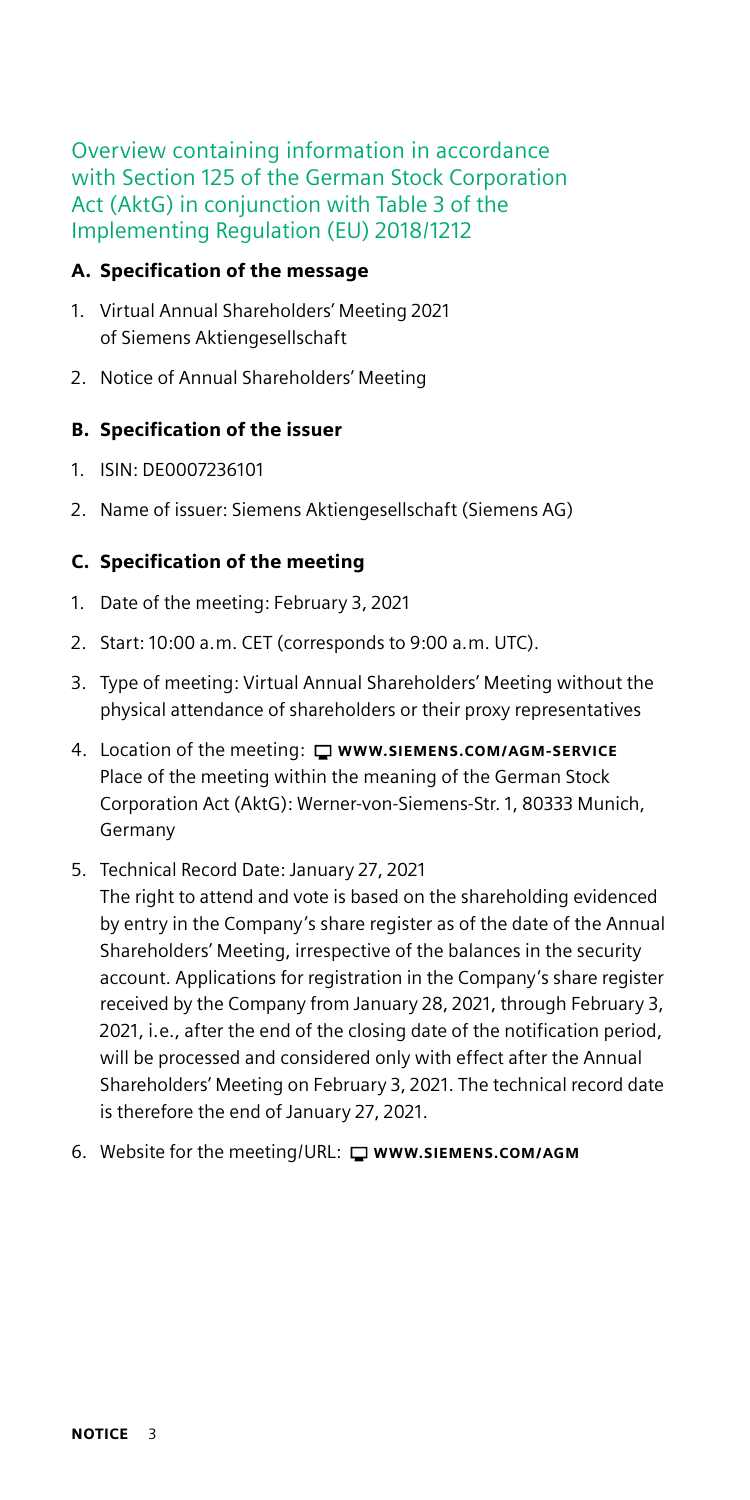### Overview of the agenda

| 1. | To receive and consider the adopted Annual Financial<br>Statements of Siemens AG and the approved Consolidated<br>Financial Statements, together with the Combined<br>Management Report of Siemens AG and the Siemens Group<br>as of September 30, 2020, as well as the Report of the<br>Supervisory Board for fiscal year 2020                                                                                                                                                                                                                                                                                                           | Page 7 |
|----|-------------------------------------------------------------------------------------------------------------------------------------------------------------------------------------------------------------------------------------------------------------------------------------------------------------------------------------------------------------------------------------------------------------------------------------------------------------------------------------------------------------------------------------------------------------------------------------------------------------------------------------------|--------|
|    | 2. To resolve on the appropriation of the net income of<br>Siemens AG                                                                                                                                                                                                                                                                                                                                                                                                                                                                                                                                                                     | Page 7 |
|    | 3. To ratify the acts of the members of the Managing Board<br>a) Joe Kaeser (President and CEO)<br>b) Dr. Roland Busch (Deputy CEO)<br>c) Lisa Davis (member until February 29, 2020)<br>d) Klaus Helmrich<br>e) Janina Kugel (member until January 31, 2020)<br>f) Cedrik Neike<br>q) Michael Sen (member until March 31, 2020)<br>h) Prof. Dr. Ralf P. Thomas                                                                                                                                                                                                                                                                           | Page 8 |
|    | 4. To ratify the acts of the members of the Supervisory Board<br>a) Jim Hagemann Snabe (Chairman)<br>b) Birgit Steinborn (First Deputy Chairwoman)<br>c) Werner Wenning (Second Deputy Chairman)<br>d) Dr. Werner Brandt<br>e) Michael Diekmann<br>f) Dr. Andrea Fehrmann<br>q) Bettina Haller<br>h) Robert Kensbock (member until September 25, 2020)<br>i) Harald Kern<br>j) Jürgen Kerner<br>k) Dr. Nicola Leibinger-Kammüller<br>I) Benoît Potier<br>m) Hagen Reimer<br>n) Dr.-Ing. Dr. Ing. E.h. Nobert Reithofer<br>o) Baroness Nemat Shafik (DBE, DPhil)<br>p) Dr. Nathalie von Siemens<br>q) Michael Sigmund<br>r) Dorothea Simon | Page 8 |
|    |                                                                                                                                                                                                                                                                                                                                                                                                                                                                                                                                                                                                                                           |        |

- s) Matthias Zachert
- t) Gunnar Zukunft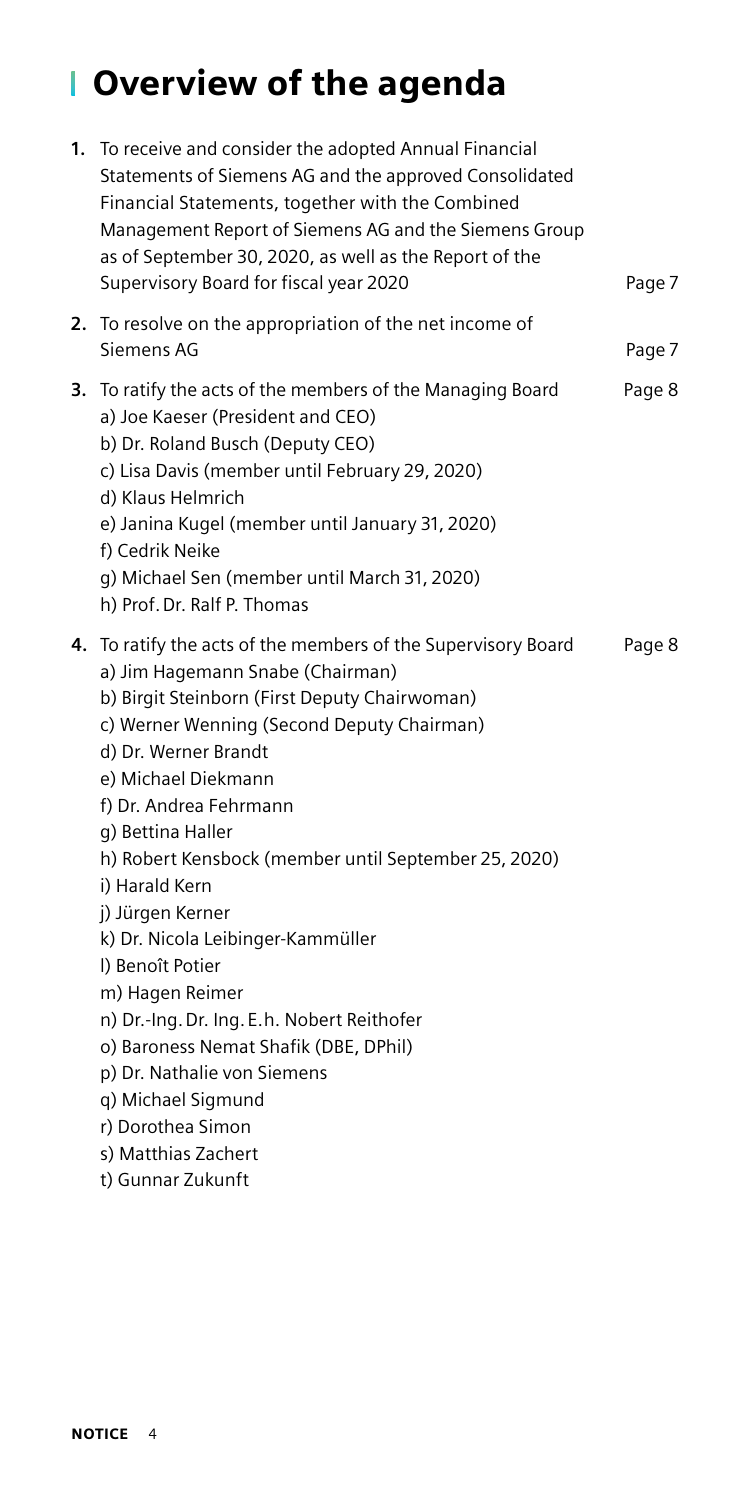| 5. To resolve on the appointment of independent auditors<br>for the audit of the Annual Financial Statements and<br>the Consolidated Financial Statements and for the review<br>of the Half-year Financial Report                                                                                                                                                                                                                       | Page 9  |
|-----------------------------------------------------------------------------------------------------------------------------------------------------------------------------------------------------------------------------------------------------------------------------------------------------------------------------------------------------------------------------------------------------------------------------------------|---------|
| 6. To resolve on the election of members to the Supervisory<br>Board<br>a) Grazia Vittadini, Munich,<br>Chief Technology Officer and member of the Airbus Execu-<br>tive Committee<br>b) Kasper Rørsted, Pöcking,<br>Chief Executive Officer and Board Member of adidas AG<br>c) Jim Hagemann Snabe, Klampenborg, Denmark,<br>Chairman of the Supervisory Board of Siemens AG<br>and of the Board of Directors of A.P. Møller-Mærsk A/S | Page 9  |
| 7. To resolve on the compensation for Supervisory Board<br>members and related amendments to the Articles<br>of Association                                                                                                                                                                                                                                                                                                             | Page 12 |
| 8. To resolve on the creation of an Authorized Capital 2021<br>reserved for the issuance to employees with shareholders'<br>subscription rights excluded, and related amendments<br>to the Articles of Association                                                                                                                                                                                                                      | Page 16 |
| <b>9.</b> To resolve on the approval of the agreement dated<br>November 27, 2020, amending the Profit-and-Loss<br>Transfer Agreement between Siemens AG and Siemens<br>Bank GmbH, Munich                                                                                                                                                                                                                                                | Page 17 |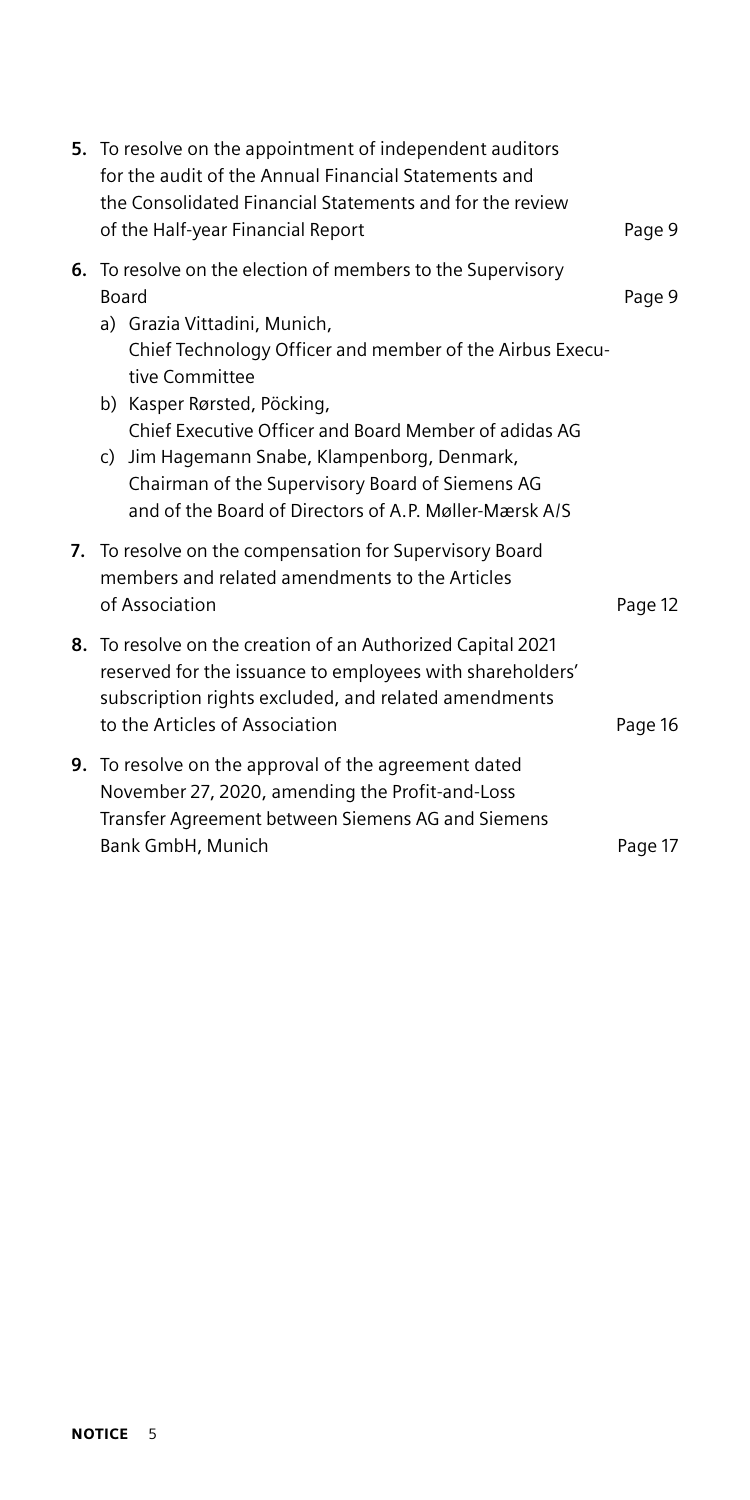#### Siemens Aktiengesellschaft

Berlin and Munich ISIN DE0007236101

#### Notice of Annual Shareholders' Meeting 2021

Berlin and Munich, December 2020

To Our Shareholders:

#### NOTICE IS HEREBY GIVEN that the Annual Shareholders' Meeting of Siemens Aktiengesellschaft (hereinafter "Siemens AG" or "Company")

will be held on Wednesday, February 3, 2021, 10:00 a.m. (CET), as a virtual Shareholders' Meeting without the physical attendance of shareholders or their proxy representatives.

The entire Shareholders' Meeting will be webcast live in sound and vision over the Internet for shareholders of Siemens AG and their proxy representatives. The voting rights of the shareholders and their proxy representatives are exercised exclusively by way of absentee voting or by granting proxy authorization to the proxy representatives nominated by the Company. The place of the Annual Shareholders' Meeting within the meaning of the German Stock Corporation Act (AktG) is Werner-von-Siemens-Str. 1, 80333 Munich.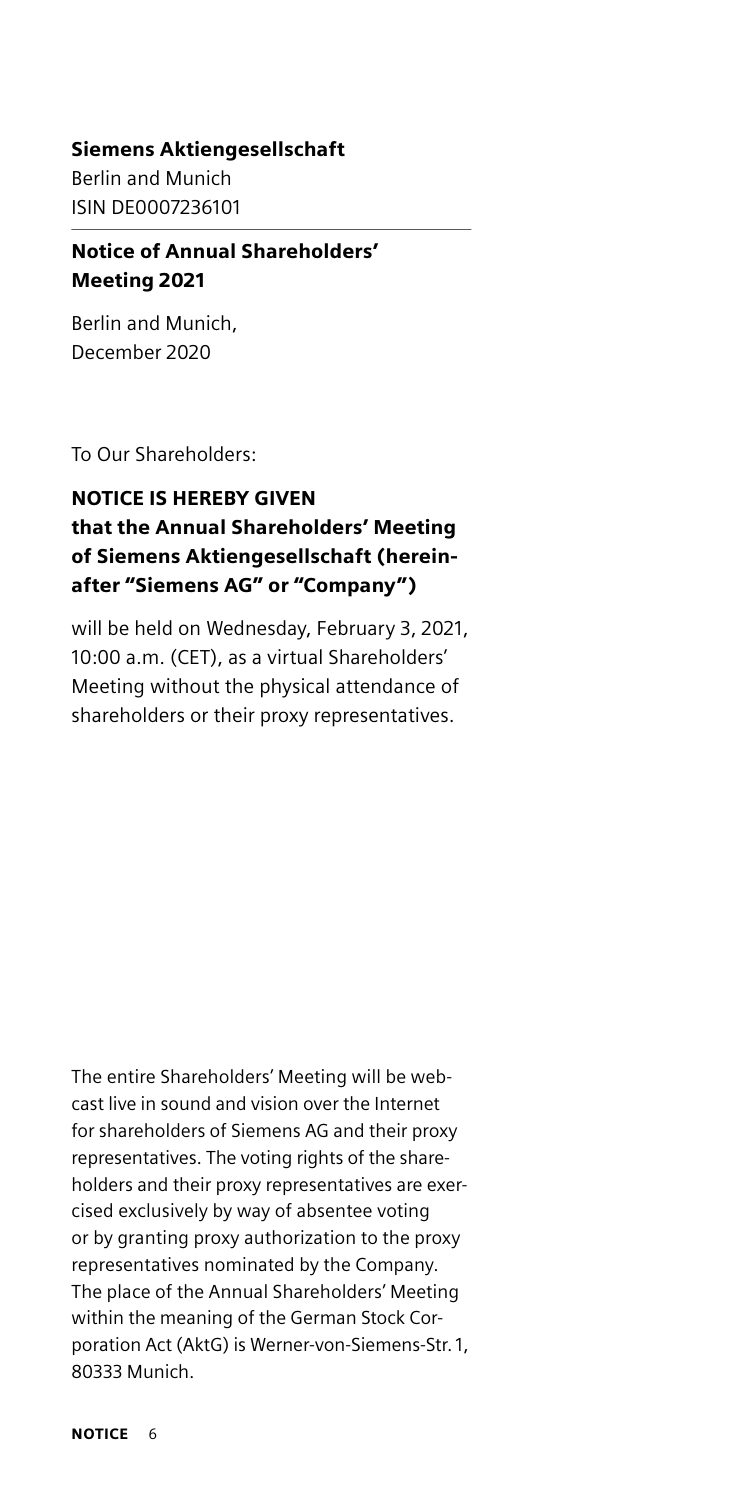### Agenda

#### 1. To receive and consider the adopted Annual Financial Statements of Siemens AG and the approved Consolidated Financial Statements, together with the Combined Management Report of Siemens AG and the Siemens Group as of September 30, 2020, as well as the Report of the Supervisory Board for fiscal year 2020

The materials referred to also include the Compensation Report, the Explanatory Report on the information required pursuant to Section 289a, Section 315a of the German Commercial Code (HGB) and the Corporate Governance statement with the Corporate Governance reporting for fiscal year 2020. With the exception of the adopted Annual Financial Statements, they are part of the Annual Report 2020. The materials are available on our website at  $\Box$  www.siEMENS.COM/AGM and copies will be sent to shareholders upon request without undue delay and free of charge. In addition, they will be available there during the Annual Shareholders' Meeting and will also be explained in more detail at the Annual Shareholders' Meeting.

The Supervisory Board has already approved the Annual Financial Statements and the Consolidated Financial Statements prepared by the Managing Board; the Annual Financial Statements are thus adopted. In accordance with the applicable legal provisions, no resolution on Agenda Item 1 is therefore proposed to be adopted.

#### 2. To resolve on the appropriation of the net income of Siemens AG

The Supervisory Board and the Managing Board propose that the unappropriated net income of Siemens AG for the fiscal year ended September 30, 2020, amounting to €2,975,000,000.00, be appropriated as follows:

| Distribution of a dividend of $\epsilon$ 3.50 on each<br>share of no par value entitled to the dividend |                   |
|---------------------------------------------------------------------------------------------------------|-------------------|
| for fiscal year 2020:                                                                                   | €2.803.362.670.50 |
| Amount carried forward:                                                                                 | €171.637.329.50   |

The proposal for appropriation of the net income reflects the 49,039,237 treasury shares that were held directly or indirectly by the Company at the time the Annual Financial Statements were prepared by the Managing Board and that are not entitled to a dividend pursuant to Section 71b of the German Stock Corporation Act (AktG). Should there be any change in the number of shares of no par value entitled to the dividend for fiscal year 2020 before the date of the Annual Shareholders' Meeting, the above proposal will be amended accordingly and presented at the Annual Shareholders' Meeting, with an unchanged dividend of €3.50 on each share of no par value entitled to the dividend for fiscal year 2020, as well as suitably amended amounts for the sum to be distributed and the carryforward.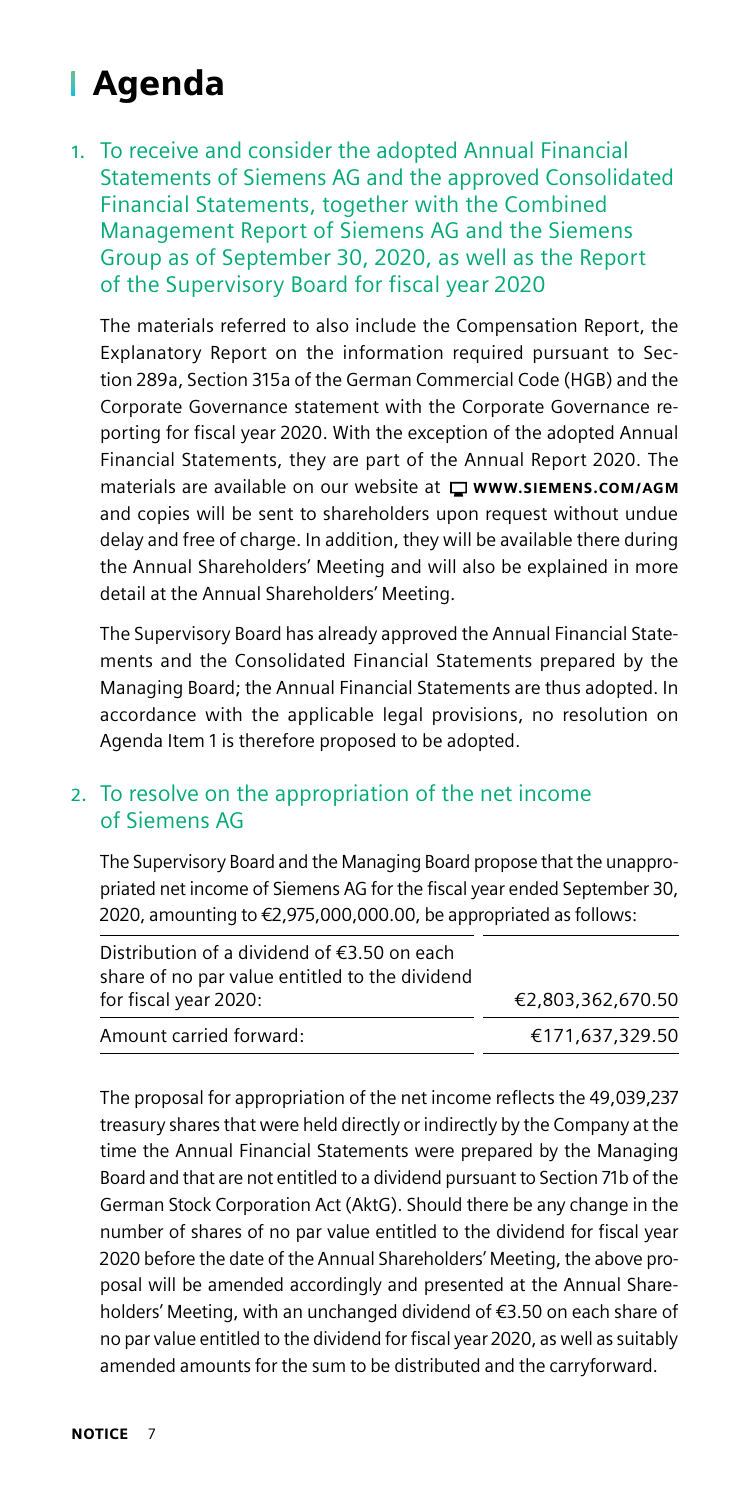In accordance with Section 58 (4) sentence 2 of the German Stock Corporation Act (AktG), the dividend is due on the third business day following the resolution by the Annual Shareholders' Meeting, i.e., on February 8, 2021.

#### 3. To ratify the acts of the members of the Managing Board

The Supervisory Board and the Managing Board propose that the acts of the members of the Managing Board listed below under lit. a) to h) in fiscal year 2020 be ratified for that period:

- a) Joe Kaeser (President and CEO)
- b) Dr. Roland Busch (Deputy CEO)
- c) Lisa Davis (member until February 29, 2020)
- d) Klaus Helmrich
- e) Janina Kugel (member until January 31, 2020)
- f) Cedrik Neike
- g) Michael Sen (member until March 31, 2020)
- h) Prof.Dr. Ralf P. Thomas

It is intended to let the Annual Shareholders' Meeting decide by separate ballot whether to ratify the acts of each individual member of the Managing Board.

#### 4. To ratify the acts of the members of the Supervisory Board

The Supervisory Board and the Managing Board propose that the acts of the members of the Supervisory Board listed below under lit. a) to t) in fiscal year 2020 be ratified for that period:

- a) Jim Hagemann Snabe (Chairman)
- b) Birgit Steinborn (First Deputy Chairwoman)
- c) Werner Wenning (Second Deputy Chairman)
- d) Dr. Werner Brandt
- e) Michael Diekmann
- f) Dr. Andrea Fehrmann
- g) Bettina Haller
- h) Robert Kensbock (member until September 25, 2020)
- i) Harald Kern
- j) Jürgen Kerner
- k) Dr. Nicola Leibinger-Kammüller
- l) Benoît Potier
- m) Hagen Reimer
- n) Dr.-Ing.Dr.-Ing.E.h. Nobert Reithofer
- o) Baroness Nemat Shafik (DBE, DPhil)
- p) Dr. Nathalie von Siemens
- q) Michael Sigmund
- r) Dorothea Simon
- s) Matthias Zachert
- t) Gunnar Zukunft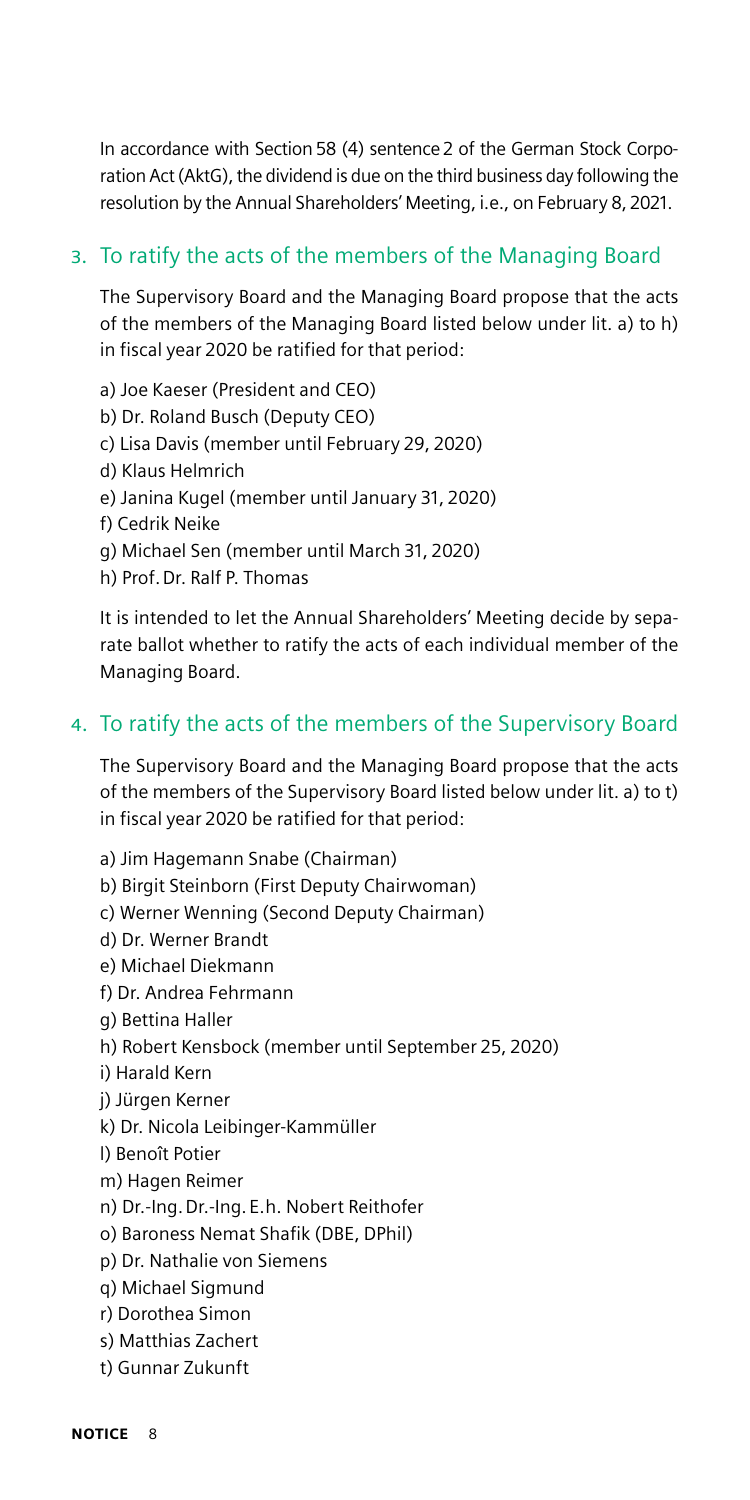It is intended to let the Annual Shareholders' Meeting decide by separate ballot whether to ratify the acts of each individual member of the Supervisory Board.

#### 5. To resolve on the appointment of independent auditors for the audit of the Annual Financial Statements and the Consolidated Financial Statements and for the review of the Half-year Financial Report

On the basis of its Audit Committee's recommendation, the Supervisory Board proposes that Ernst&Young GmbH Wirtschaftsprüfungsgesellschaft, Stuttgart, be appointed to serve as independent auditor of the Annual Financial Statements and the Consolidated Financial Statements for fiscal year 2021 and auditor for the review of the condensed Financial Statements and the Interim Management Report for the Siemens Group for the first half of fiscal year 2021.

The Audit Committee has stated that its recommendation is free from influence by third parties and that no clause restricting the choice within the meaning of Art. 16 (6) of the EU Regulation on statutory auditors or audit firms (Regulation (EU) No 537/2014 of the European Parliament and of the Council of 16 April 2014 on specific requirements regarding the statutory audit of public-interest entities and repealing Commission Decision 2005/909/EC) has been imposed upon it.

#### 6. To resolve on the election of members to the Supervisory Board

The term of office of Dr. Nicola Leibinger-Kammüller, Mr. Jim Hagemann Snabe and Mr. Werner Wenning, who were reelected prematurely as shareholder representatives to the Supervisory Board by the Annual Shareholders' Meeting on January 26, 2016, will expire at the end of the Annual Shareholders' Meeting on February 3, 2021. New elections are therefore necessary for these three shareholder representatives on the Supervisory Board.

The term of office of the other shareholder representatives on the Supervisory Board, who were elected by the Annual Shareholders' Meeting on January 31, 2018, runs until the end of the Annual Shareholders' Meeting that ratifies the acts of the members of the Supervisory Board for fiscal year 2022. The same applies to the term of office of the employee representatives on the Supervisory Board, who were elected on October 5, 2017, in accordance with the provisions of the German Codetermination Act (MitbestG) with effect as from the end of the Annual Shareholders' Meeting held on January 31, 2018, or were appointed by means of a court resolution as successor to a Supervisory Board member elected in this way.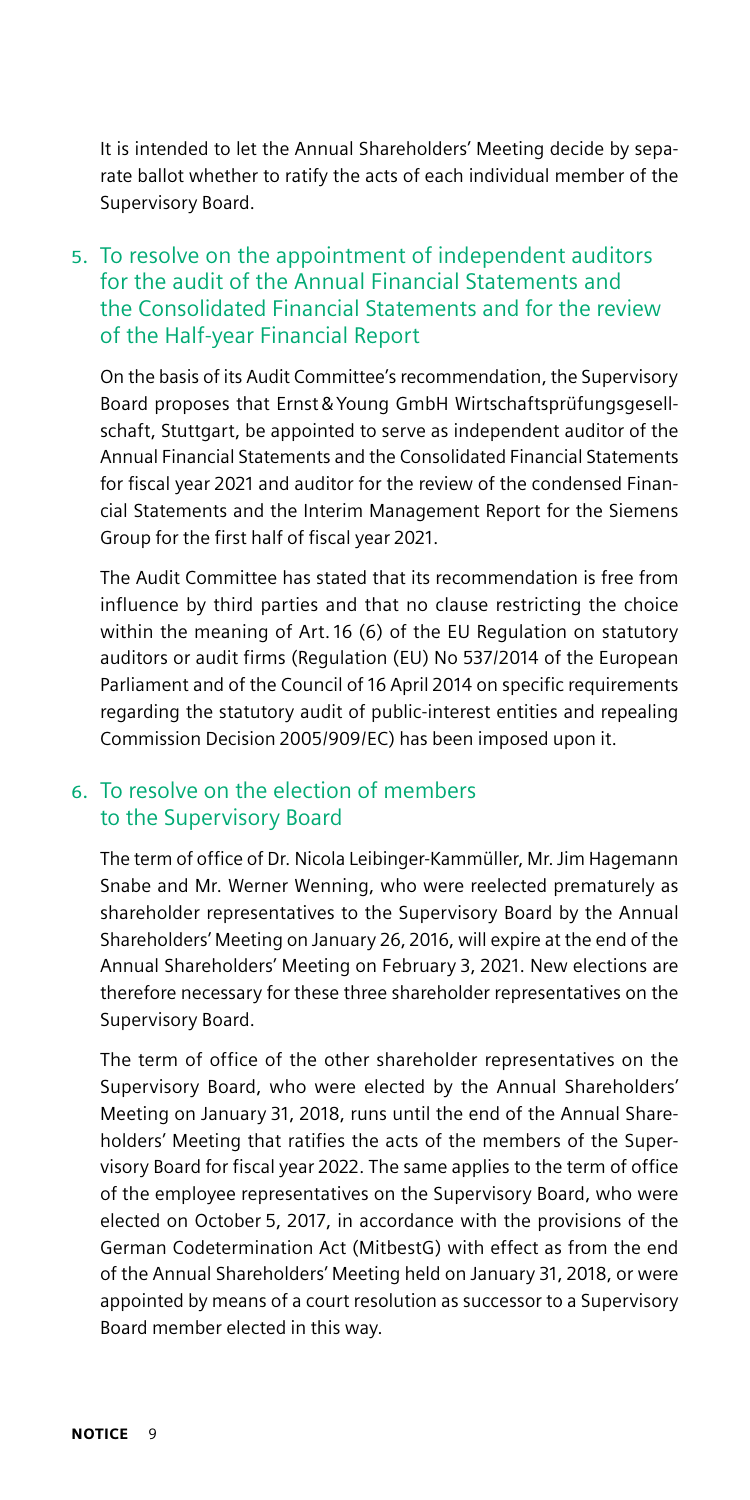Pursuant to Sections 96 (1) and 101 (1) of the German Stock Corporation Act (AktG) and pursuant to Section 7 (1) sentence 1 no. 3 of the German Codetermination Act (MitbestG), the Supervisory Board is composed of ten shareholder representatives and ten employee representatives. Pursuant to Section 96 (2) sentence 1 of the German Stock Corporation Act (AktG), the Supervisory Board must comprise at least 30 per cent women and at least 30 per cent men. Under the provision in the Bylaws for the Supervisory Board of Siemens AG, the legal requirements relating to the gender quota shall be fulfilled separately by the shareholder representatives and the employee representatives. Based on a majority resolution, the shareholder representatives have accordingly given notice to the Chairman of the Supervisory Board pursuant to Section 96 (2) sentence 3 of the German Stock Corporation Act (AktG) of their objection to joint compliance. Consequently, the shareholder representatives and the employee representatives must each consist of at least three women and at least three men in order to comply with the minimum quota required by Section 96 (2) sentence 1 of the German Stock Corporation Act (AktG).

The Supervisory Board currently has a total of seven female members, three of them shareholder representatives and four of them employee representatives. It therefore meets the requirement for a minimum quota at present. In order still to fulfill the required minimum quota, at least one woman must be elected as a shareholder representative. After the election of the candidates proposed by the Supervisory Board, the shareholder representatives on the Supervisory Board would still consist of three women and seven men, meaning the required minimum quota would be fulfilled.

The election nominations by the Supervisory Board are based on the recommendation of its Nominating Committee, take into account the targets for the Supervisory Board's composition resolved by the Supervisory Board and aim to ensure that the profile of required skills and expertise and the diversity concept formulated by the Supervisory Board for the Board as a whole are achieved. The targets, profile of required skills and expertise and diversity concept were adopted by the Supervisory Board and are published – along with the implementation status – in the Corporate Governance statement for fiscal year 2020. This statement is contained in the Annual Report 2020 and is among the materials specified in Agenda Item 1 and available on our website at [WWW.SIEMENS.COM/AGM](http://www.siemens.com/agm), copies of which will also be sent to shareholders upon request. As part of these materials, it will also be available there during the Annual Shareholders' Meeting.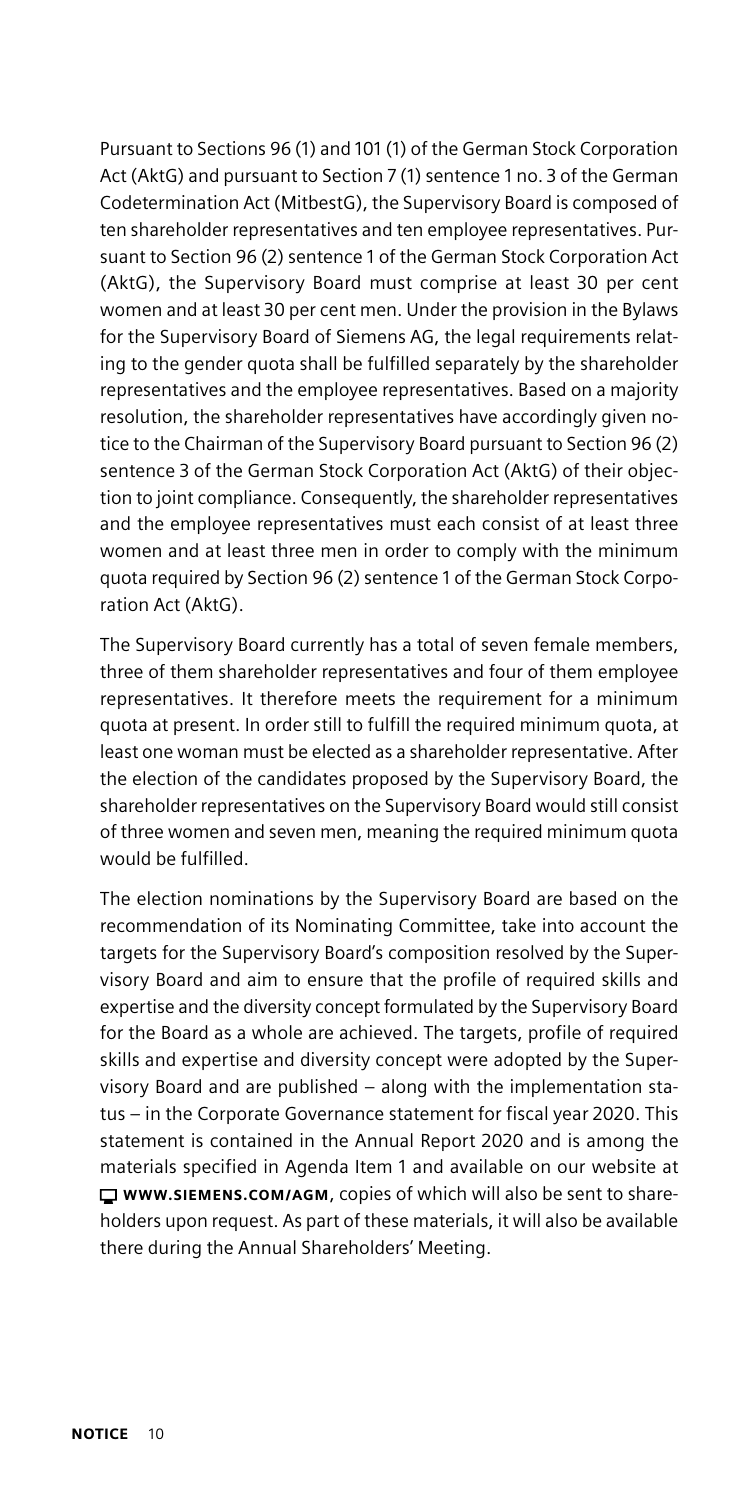The candidates proposed below are to be elected for a four-year term of office. That means that the option provided for under the Articles of Association of Siemens AG, namely that members of the Supervisory Board can be appointed for a shorter term of office than the regular five-year term of office is to be utilized (Section 11 (2) of the Articles of Association). The intention is to address requirements of modern corporate governance and to take account of the expectations of international investors in particular. The Government Commission on the German Corporate Governance Code also states in its reasoning on Principle 10 of the German Corporate Governance Code in the version dated December 16, 2019, that a shorter term of office increases flexibility, in particular so that an evolving profile of required skills and expertise can be better fulfilled and changes in the shareholder structure can be reflected.

The Supervisory Board proposes that the candidates listed below under lit. a) to c) be elected as shareholder representatives to the Supervisory Board with effect as of the end of the Annual Shareholders' Meeting. They shall be appointed for a term of office until the end of the Annual Shareholders' Meeting that ratifies the acts of the members of the Supervisory Board for the third fiscal year following the start of the term of office. The fiscal year in which the term of office begins is not counted.

- a) Grazia Vittadini, Munich, Chief Technology Officer and member of the Airbus Executive Committee
- b) Kasper Rørsted, Pöcking, Chief Executive Officer and Board Member of adidas AG
- c) Jim Hagemann Snabe, Klampenborg, Denmark, Chairman of the Supervisory Board of Siemens AG and of the Board of Directors of A.P. Møller-Mærsk A/S

It is intended to let the Annual Shareholders' Meeting decide the election of the shareholder representatives on the Supervisory Board by way of separate ballots.

It should also be noted that Mr. Snabe is to be proposed as candidate for the position of Chairman of the Supervisory Board.

Further information on the Supervisory Board candidates proposed for election is printed following the Agenda.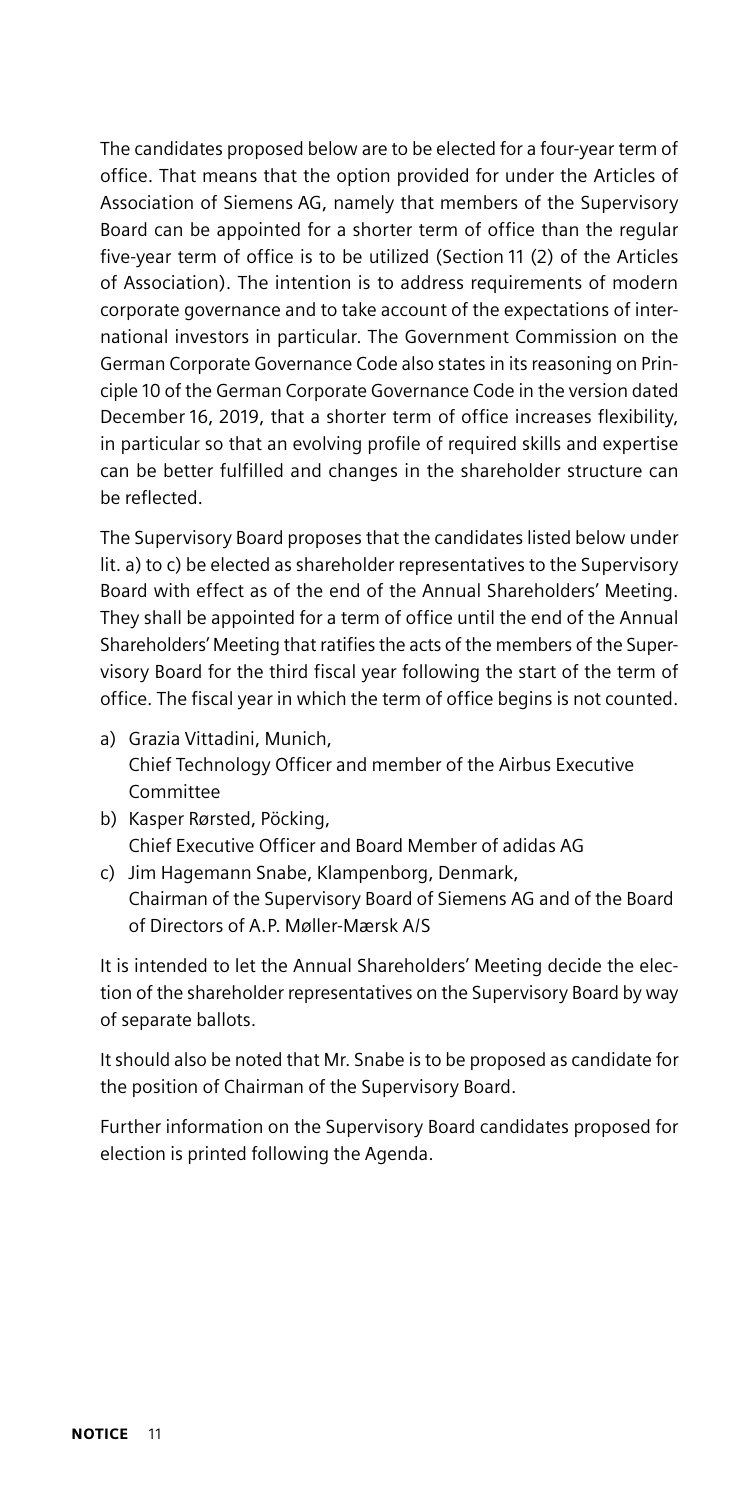#### 7. To resolve on the compensation for Supervisory Board members and related amendments to the Articles of Association

Under Section 113 (3) of the German Stock Corporation Act (AktG) in the version amended by the German Act Implementing the Second Shareholders' Rights Directive (ARUG II), the Annual Shareholders' Meeting of listed companies must resolve on compensation for the members of the Supervisory Board at least every four years. A resolution on this matter must be adopted for the first time by the end of the first Annual Shareholders' Meeting after December 31, 2020.

The currently applicable provisions on the Supervisory Board's compensation under Section 17 of the Articles of Association of Siemens AG date back to a resolution adopted by the Annual Shareholders' Meeting on January 25, 2011. The only amendment to these provisions was adopted by the Annual Shareholders' Meeting on January 28, 2014, in relation to the compensation for the Compensation Committee that was newly established at the time; they are otherwise unchanged. Based on the system of Supervisory Board compensation presented under Agenda Item 7 a) below, the current provisions in Section 17 of the Articles of Association are to be amended with effect from October 1, 2021, and be replaced by simplified compensation arrangements.

In the future, the compensation of the Chairman of the Supervisory Board is to be two times the basic compensation, and that of his or her Deputies is to be one-and-a-half times the basic compensation, resulting in a reduction in the compensation for the Deputies.

The compensation for services on the Audit Committee is to be increased moderately due to the significantly higher workload and time requirements of the position, while the previously envisaged compensation for services on the Compliance Committee is scrapped because the latter committee was disbanded with effect from September 30, 2020, and its duties were assumed by the Audit Committee again. Compensation for serving as chair or member of the Chairman's Committee or of the Compensation Committee is to be reduced to the level of compensation for the Innovation and Finance Committee. As a result, the amount of compensation for all committees – apart from the Audit Committee – would be equal. In return, the compensation for serving on multiple committees will no longer be offset or reduced.

The attendance fee is to be paid once only if multiple meetings are held on one day. In return, it is to be increased from €1,500 at present to €2,000.

The Supervisory Board – on the basis of its Chairman's Committee's recommendation – and the Managing Board propose that the following resolution be approved and adopted: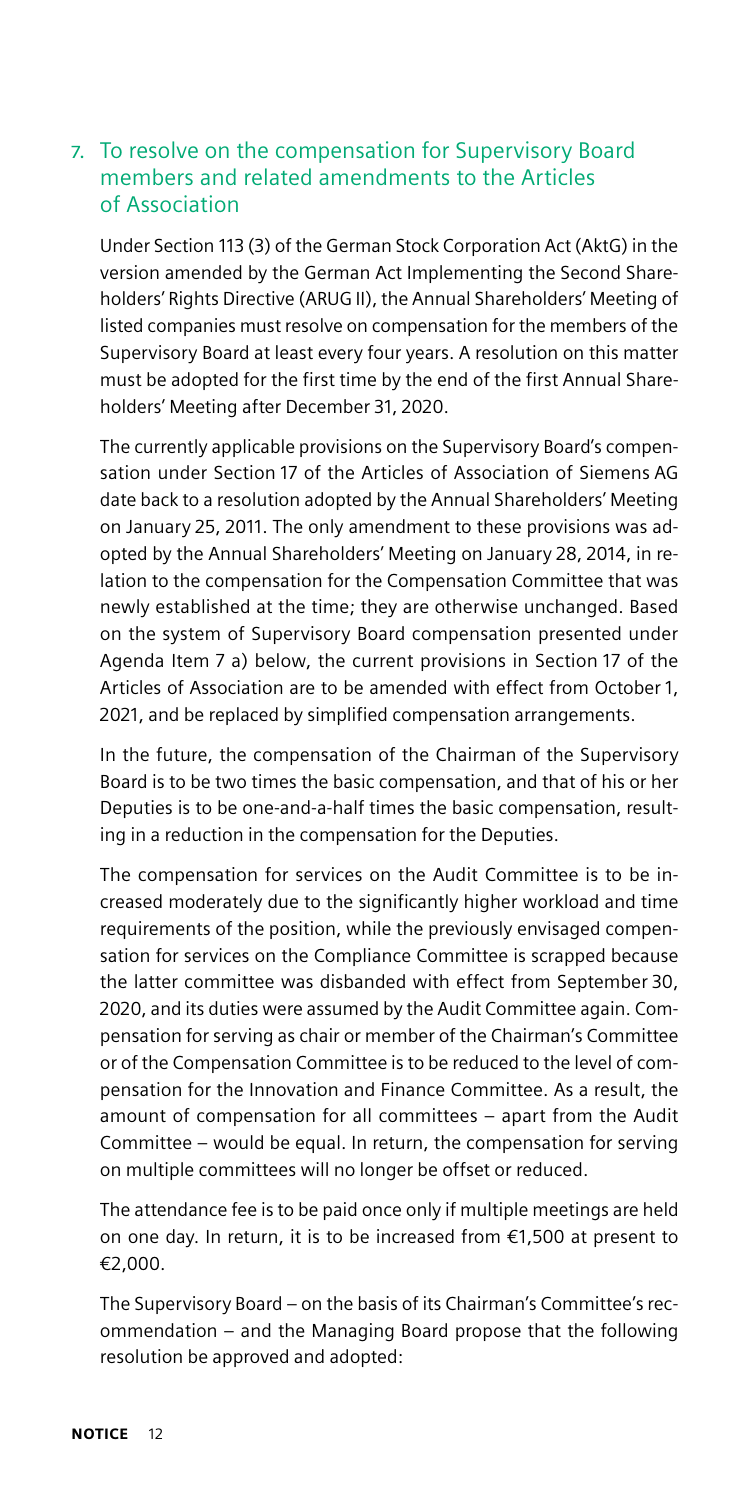#### a) System of Supervisory Board compensation

The system of Supervisory Board compensation is based on the statutory regulations and takes into account German and international corporate governance requirements, in particular those under the German Corporate Governance Code.

The compensation of Supervisory Board members should be balanced overall and be in reasonable proportion to the responsibility and tasks of the Supervisory Board members and the Company's situation, taking into account the provisions for compensation at other large listed companies. At the same time, agreeing to serve as a member or chair of the Supervisory Board or of a committee should be attractive enough that excellent persons can be acquired and retained to serve on them. That is vital to ensuring the bestpossible supervision of and advice for the Managing Board as well making a key contribution to the Company's successful business strategy and long-term success.

The Supervisory Board members should continue to receive a pure fixed compensation so as to strengthen the Supervisory Board's independence as well as to enable objective and neutral performance of its advisory and supervisory functions and its independence in personnel and compensation-related decisions. As a general rule, the scope of the workload and liability risk of the members of the Supervisory Board does not develop in parallel with the Company's business success or its financial position. On the contrary, especially difficult times, during which variable compensation may decrease, require a particularly intensive exercise of the advisory and supervisory functions of the Supervisory Board members.

In accordance with the recommendation in the German Corporate Governance Code, additional compensation should be paid to take appropriate account of the larger time commitment of the Chairman of the Supervisory Board and of his or her Deputies, as well as of the chairs and the members of committees. The Chairman of the Supervisory Board is to receive twice the basic compensation of a simple member of the Supervisory Board and each of his or her Deputies is to receive one-and-a-half times the basic compensation. The chair of each committee is to receive twice the compensation of a committee member. Service on the Chairman's Committee, the Compensation Committee and the Innovation and Finance Committee but not the Nominating Committee or the Mediation Committee are to be additionally compensated, in principle with the same amount. In view of the fact that their work is particularly time-consuming, members of the Audit Committee are to receive higher additional compensation than that for services on other committees. The compensation for serving on multiple committees will no longer be offset or reduced.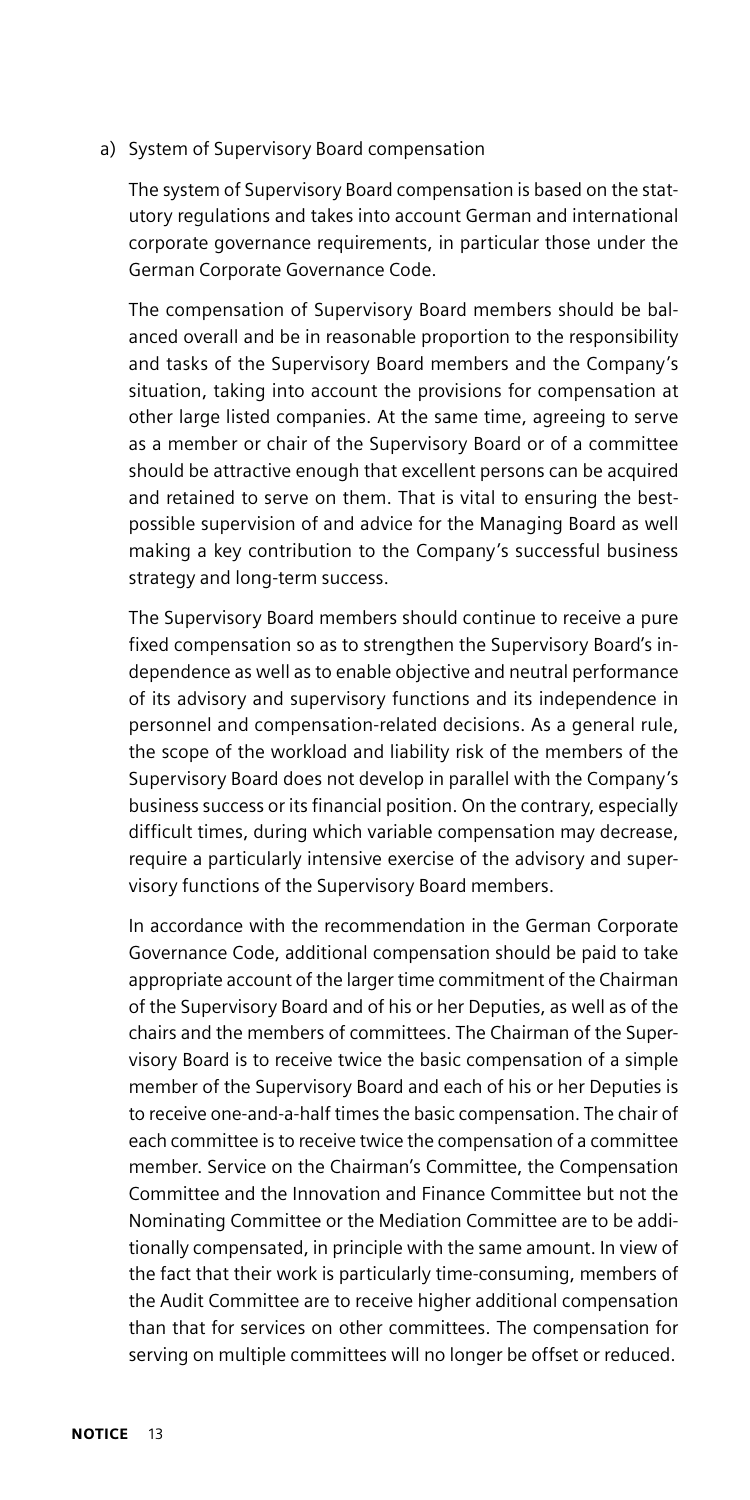The attendance fee is to be paid once only if multiple meetings are held on one day; members will also be entitled to the attendance fee if they participate by telephone, by video conference or with the aid of similar common means of communication.

The pro rata temporis compensation and the attendance fee will each be paid every quarter.

Finally, the Supervisory Board members shall be included in a D&O liability insurance for board members and certain employees of the Siemens Group maintained and paid for by the Company in the Company's interests that, where existing, will provide reasonable coverage against financial damages. Furthermore, the Company will reimburse the members of the Supervisory Board for expenses incurred and for sales taxes to be paid on their compensation.

The appropriateness of the provisions on compensation and the compensation system is to be reviewed regularly by the Chairman's Committee of the Supervisory Board; external compensation experts can also be engaged to assist in that review. The Annual Shareholders' Meeting will resolve on the compensation for the members of the Supervisory Board at least every four years and in the event of proposals to amend the provisions on compensation. The Annual Shareholders' Meeting can ratify the existing system of Supervisory Board compensation or adopt a resolution to amend it. Resolutions to that effect proposed to the Annual Shareholders' Meeting will be submitted by the Managing Board and Supervisory Board in accordance with the competencies assigned under the law, ensuring that the two governing bodies control each other. The decision on the ultimate form of the compensation system lies with the Annual Shareholders' Meeting.

b) Section 17 of the Articles of Association shall be amended to read as follows:

"§17

1. The members of the Supervisory Board shall receive fixed basic compensation of €140,000 for each full fiscal year. The Chairman of the Supervisory Board shall receive twice this basic compensation, and each Deputy one-and-a-half times this basic compensation, for each full fiscal year.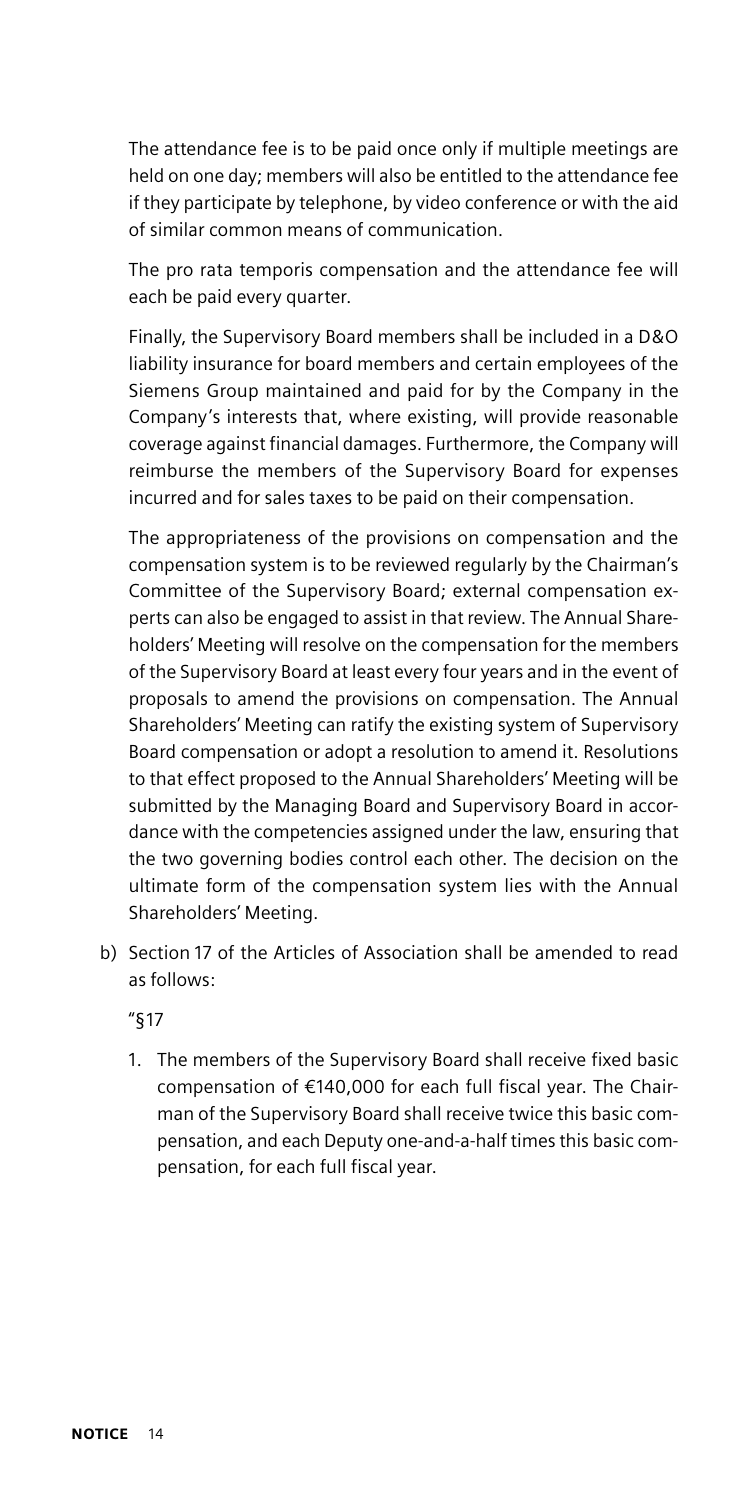- 2. For their services on the Supervisory Board committees, additional compensation shall be paid for each full fiscal as follows:
	- a) €180,000 to the Chairman of the Audit Committee and €90,000 to every other member of the Audit Committee;
	- b) €80,000 each to the Chairman of the Chairman's Committee, of the Compensation Committee and of the Innovation and Finance Committee and €40,000 to every other member of said committees for each committee to which the member belongs.
- 3. In case there are changes on the Supervisory Board and/or its committees during the year, the compensation shall be in proportion to the term of office, with parts of months being rounded up to full months.
- 4. The remuneration shall be payable pro rata temporis within one month of the end of each quarter.
- 5. In addition, an attendance fee of €2,000 shall be paid to every member of the Supervisory Board for each meeting of the Supervisory Board or its committees he or she attends. Attendance at a meeting shall also include participation by telephone, by video conference or with the aid of similar common means of communication. The attendance fee shall be paid once only if multiple meetings are held on one day. The attendance fee for the meetings held in a quarter shall be paid within one month of the end of each quarter.
- 6. The Supervisory Board members shall be included in D&O liability insurance in the interests of the Company with appropriate coverage for board members and certain employees of the Siemens Group, to the degree that such an insurance policy exists. The premiums for this insurance policy shall be paid by the Company. Furthermore, the Company will reimburse the members of the Supervisory Board for expenses incurred and for sales taxes to be paid on their compensation."
- c) The provisions of the above amendment to Section 17 of the Articles of Association shall apply as from October 1, 2021, and shall replace the existing provisions on Supervisory Board compensation in Section 17 of the Articles of Association as of that date. The Managing Board shall be instructed to apply for the registration of the changes to the Articles of Association stated under Agenda Item 7 b) in the commercial register such that they are not entered before October 1, 2021.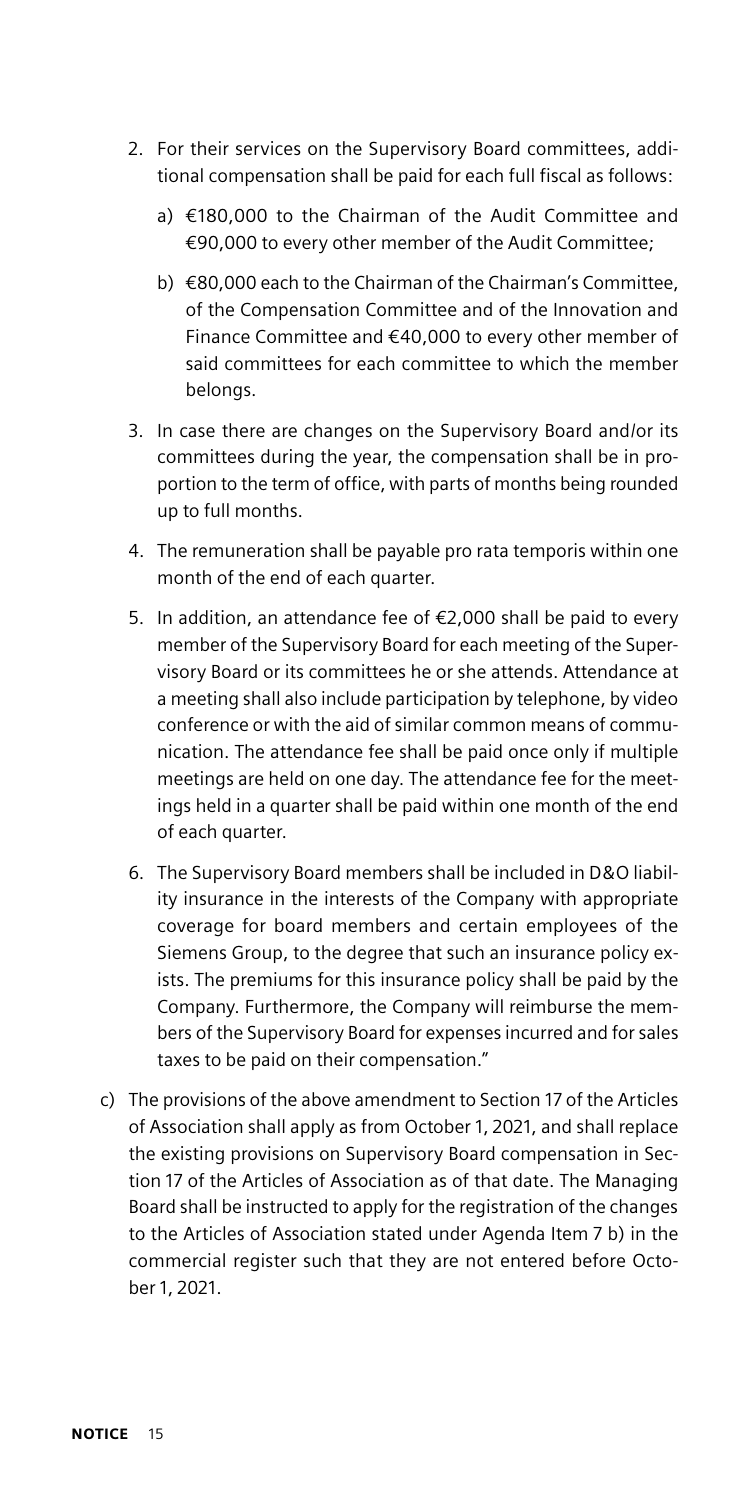#### 8. To resolve on the creation of an Authorized Capital 2021 reserved for the issuance to employees with shareholders' subscription rights excluded, and related amendments to the Articles of Association

The Authorized Capital 2016 resolved by the Annual Shareholders' Meeting on January 26, 2016, and currently reserved for the issuance of Siemens shares to employees will expire on January 25, 2021. The Managing Board shall again be authorized to transfer Siemens shares from authorized capital to employees of Siemens AG and any of its affiliated companies. It is therefore proposed that a new Authorized Capital 2021 be created to replace the current unused Authorized Capital 2016, and that it have the same volume.

The Supervisory Board and the Managing Board propose that the following resolution be approved and adopted:

a) The Managing Board shall be authorized to increase, with the approval of the Supervisory Board, the capital stock once or several times until February 2, 2026, by up to a total of €90,000,000 nominal through the issuance of up to 30,000,000 shares of no par value registered in the names of the holders against contributions in cash. Subscription rights of existing shareholders shall be excluded. The new shares shall be issued only under the condition that they are offered exclusively to employees of Siemens AG and any of its affiliated companies ("employee shares"). As part of this, the new shares can also be issued through a credit institution or a company operating in accordance with Section 53 (1) sentence 1 or Section 53b (1) sentence 1 or (7) of the German Banking Act (KWG) that acts as an intermediary. To the extent permitted by law, employee shares may also be issued in such a manner that the contribution to be paid on such shares is covered by that part of the annual net income which the Managing Board and the Supervisory Board could allocate to other retained earnings under Section 58 (2) of the German Stock Corporation Act (AktG).

The Managing Board shall be authorized to determine, with the approval of the Supervisory Board, the further content of the rights embodied in the shares and the terms and conditions of the share issue.

- b) Section 4 (7) of the Articles of Association which contains the previous Authorized Capital 2016 shall be deleted and replaced by the following new Section 4 (7):
	- "7. The Managing Board is authorized to increase, with the approval of the Supervisory Board, the capital stock once or several times until February 2, 2026, by up to a total of €90,000,000 nominal through the issuance of up to 30,000,000 shares of no par value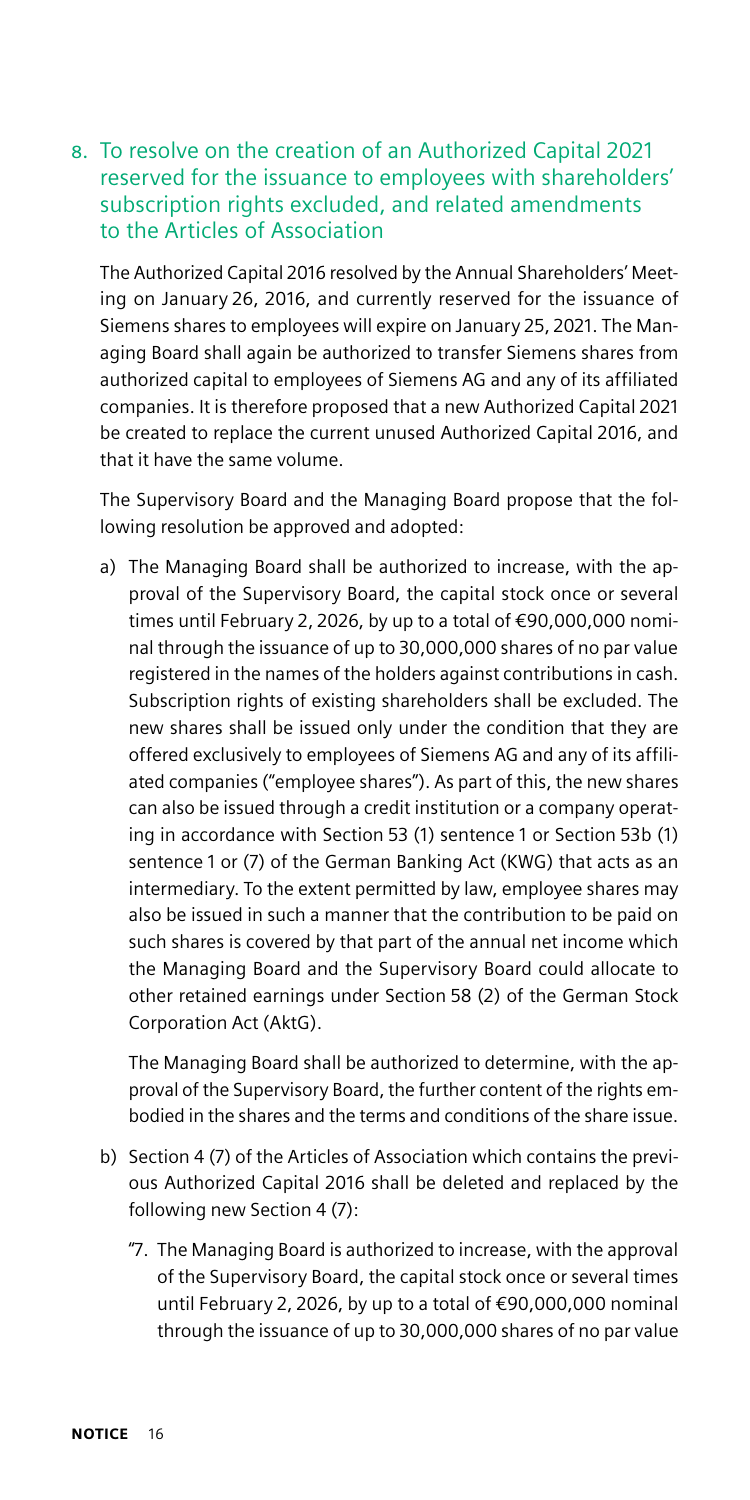registered in the names of the holders against contributions in cash. Subscription rights of existing shareholders are excluded. The new shares shall be issued only under the condition that they are offered exclusively to employees of Siemens AG and any of its affiliated companies ("employee shares"). As part of this, the new shares can also be issued through a credit institution or a company operating in accordance with Section 53 (1) sentence 1 or Section 53b (1) sentence 1 or (7) of the German Banking Act (KWG) that acts as an intermediary. To the extent permitted by law, employee shares may also be issued in such a manner that the contribution to be paid on such shares is covered by that part of the annual net income which the Managing Board and the Supervisory Board could allocate to other retained earnings under Section 58 (2) of the German Stock Corporation Act (AktG). The Managing Board shall be authorized to determine, with the approval of the Supervisory Board, the further content of the rights embodied in the shares and the terms and conditions of the share issue (Authorized Capital 2021)."

c) The Supervisory Board shall be authorized to amend Section 4 of the Articles of Association depending on the respective utilization of the Authorized Capital 2021 and upon expiration of the effective term of the authorization.

Against the background of the above-proposed authorization to increase the capital stock, the Managing Board has prepared a written report on the reasons for which shareholders' subscription rights are to be excluded. The report is reproduced after the Agenda and, from the time of giving Notice of Annual Shareholders' Meeting, is available on our website at  $\Box$  www.siemens.com/AGM. The report will also be available there during the Annual Shareholders' Meeting.

#### 9. To resolve on the approval of the agreement dated November 27, 2020, amending the Profit-and-Loss Transfer Agreement between Siemens AG and Siemens Bank GmbH, Munich

Siemens AG, as the controlling company, and its wholly-owned, Munichbased subsidiary Siemens Bank GmbH (formerly named Siemens Finance GmbH), as the controlled company, concluded a Profit-and-Loss Transfer Agreement on October 29/November 5, 2010, which the Annual Shareholders' Meeting of Siemens AG approved on January 25, 2011. An amendment to Article 28 (3) of Regulation (EU) No 575/2013 (Capital Requirements Regulation (CRR)) meant that this Profit-and-Loss Transfer Agreement has to be modified. So that the equity of Siemens Bank GmbH can qualify as "Common Equity Tier 1 capital" under the regulatory framework if there is a Profit-and-Loss Transfer Agreement,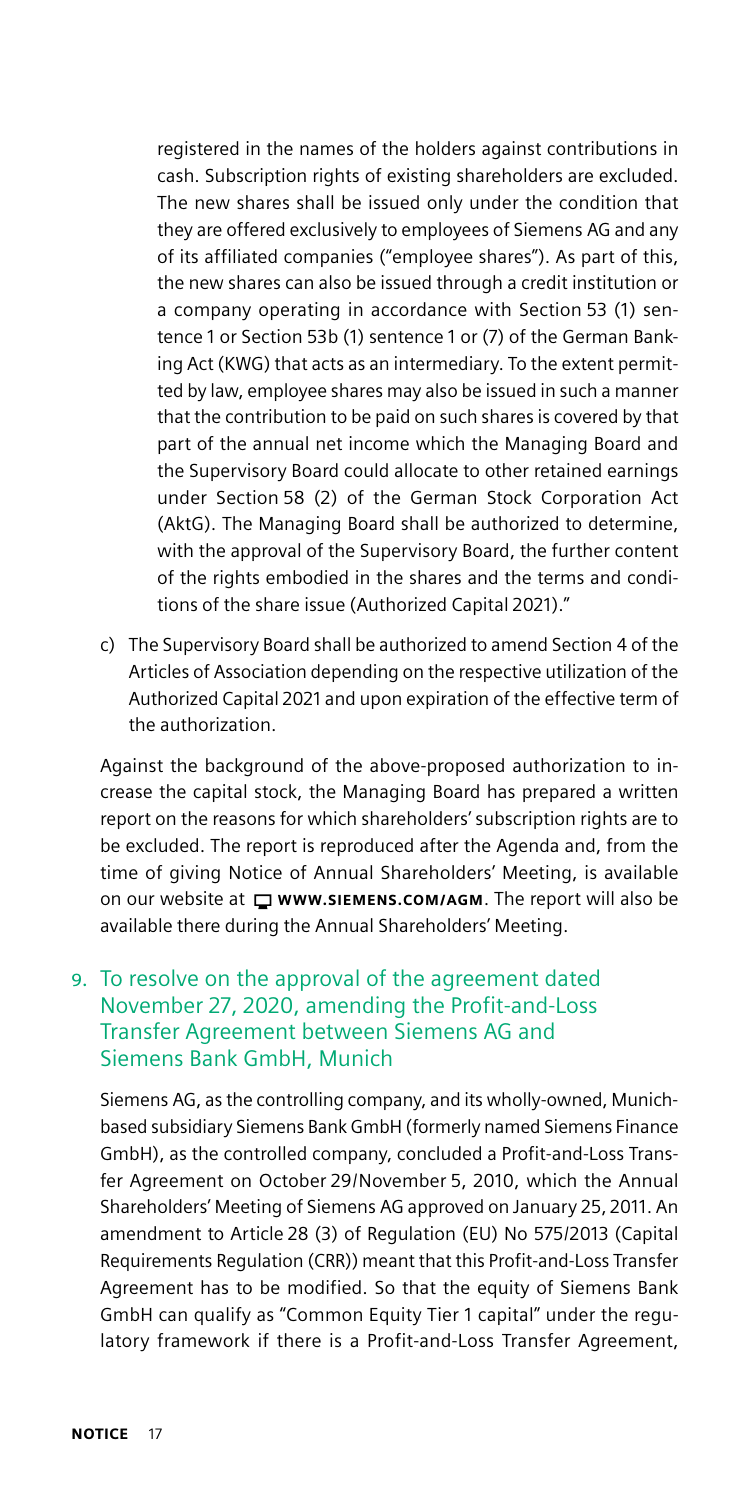Article 28 (3) CRR stipulates, among other things, that (i) allocation of part or all of the profit as retained earnings within the meaning of Section 272 (3) of the German Commercial Code (HGB) or as a special item for general banking risks within the meaning of Section 340g of the German Commercial Code (HGB) is a discretionary decision by the subsidiary (controlled company) and (ii) the agreement must have a notice period under which it can be terminated only effective with the end of a fiscal year, without that entailing any change to the parent company's obligation to fully compensate for all losses incurred during a current fiscal year. In order to satisfy these regulatory requirements, Siemens AG and Siemens Bank GmbH concluded an agreement amending the existing Profit-and-Loss Transfer Agreement on November 27, 2020.

The Supervisory Board and the Managing Board propose that the agreement dated November 27, 2020 amending the Profit-and-Loss Transfer Agreement between Siemens AG and Siemens Bank GmbH, Munich, be approved.

The essential content of the Amendment Agreement is as follows:

- $\rightarrow$  Under the amended Articles 1.2 and 1.3 of the Profit-and-Loss Transfer Agreement, Siemens Bank GmbH may appropriate amounts from the net income to other retained earnings pursuant to Section 272 (3) of the German Commercial Code (HGB) or to the special item "Fund for general banking risks" in accordance with Section 340g of the German Commercial Code (HGB) insofar as this is permitted under commercial law and, in relation to allocation to other retained earnings, is economically justified based on reasonable business judgment or, in relation to allocation to the special item "Fund for general banking risks," is necessary based on reasonable business judgment due to the special risks of its line of business as a credit institution. Upon request by Siemens AG, amounts appropriated to other retained earnings pursuant to Section 272 (3) of the German Commercial Code (HGB) during the term of the Agreement shall be released and used to compensate a net loss or be transferred as profits, whereby the release of other retained earnings for the purpose of transferring profits is subject to the proviso that the subsidiary has sufficient equity, in part to allow for the intended transfer of profits.
- $\rightarrow$  The following applies in accordance with the amended Article 3.3 of the Profit-and-Loss Transfer Agreement: Unless terminated earlier on mandatory legal grounds, the Agreement has a fixed term of five (5) years as from the beginning of the Subsidiary's fiscal year in which the Agreement becomes effective by registration in the Commercial Registry at the domicile of the Subsidiary. Thereafter, the Agreement shall be automatically renewed for successive one (1) year terms unless terminated by either party upon two (2) weeks' notice prior to the end of the Subsidiary's fiscal year. Article 3.4 of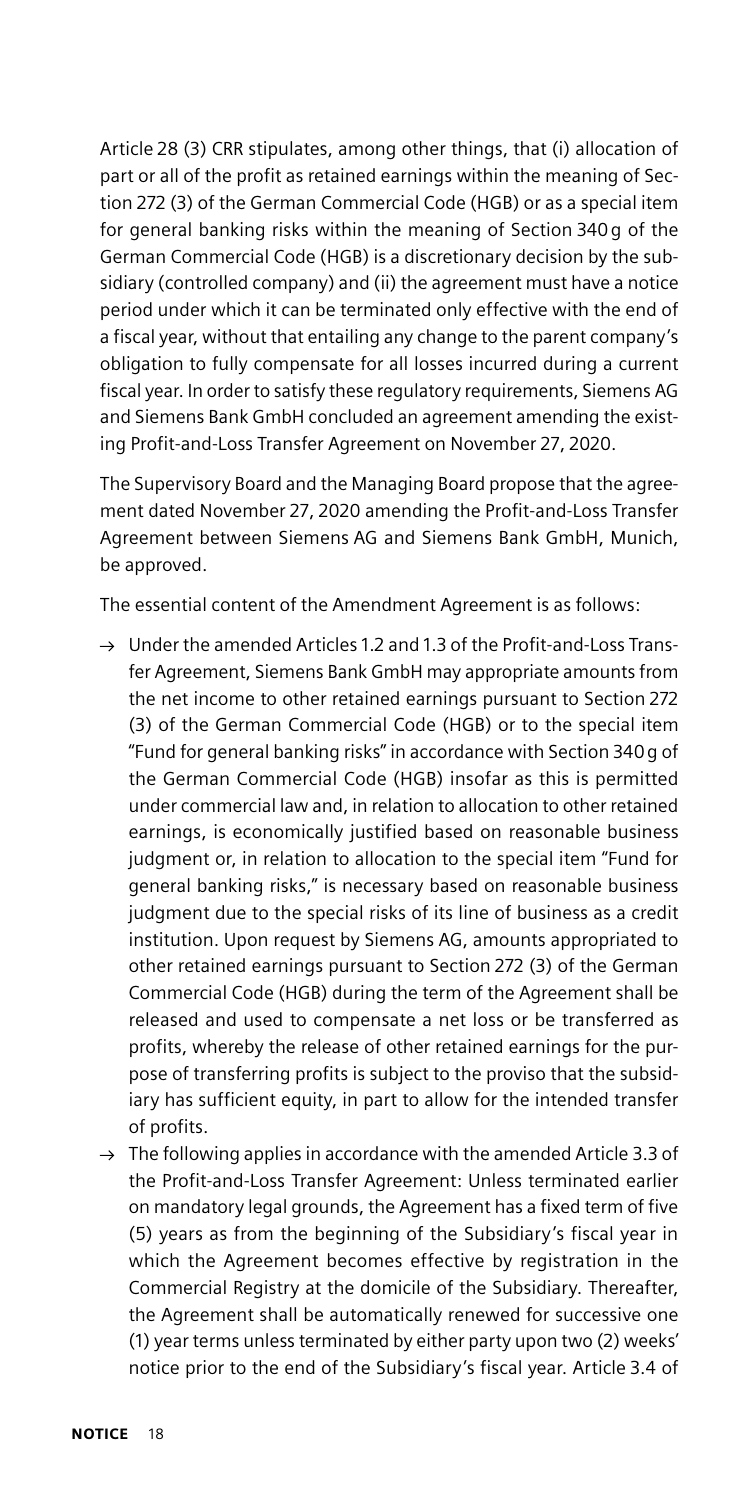the Profit-and-Loss Transfer Agreement, which points out that either party has the right to terminate the Agreement for good cause under the law, is deleted in its entirety.

The Amendment Agreement does not provide for other significant modifications.

From the time of giving Notice of Annual Shareholders' Meeting, the following materials are available on our website at  $\Box$  www.siemens. [COM/AGM](http://www.siemens.com/agm):

- $\rightarrow$  The agreement dated November 27, 2020, amending the Profit-and-Loss Transfer Agreement between Siemens AG and Siemens Bank GmbH,
- $\rightarrow$  The currently existing Profit-and-Loss Transfer Agreement between Siemens AG and Siemens Bank GmbH (formerly named Siemens Finance GmbH),
- $\rightarrow$  The adopted Annual Financial Statements and the approved Consolidated Financial Statements, together with the Combined Management Report of Siemens AG and the Siemens Group, in each case as of September 30, 2018, September 30, 2019, and September 30, 2020,
- $\rightarrow$  The adopted Annual Financial Statements and the Management Report of Siemens Bank GmbH, in each case as of September 30, 2018, September 30, 2019, and September 30, 2020,
- $\rightarrow$  The Joint Report of the Managing Board of Siemens AG and Management of Siemens Bank GmbH in accordance with Section 293a of the German Stock Corporation Act (AktG) and dated November 27, 2020, on the agreement amending the Profit-and-Loss Transfer Agreement between Siemens AG and Siemens Bank GmbH,
- $\rightarrow$  The Joint Report of the Managing Board of Siemens AG and Management of Siemens Bank GmbH (formerly named Siemens Finance GmbH) in accordance with Section 293a of the German Stock Corporation Act (AktG) at the time of conclusion of the currently existing Profit-and-Loss Transfer Agreement, and dated November 25, 2010.

Upon request, every shareholder will be provided with a copy of these materials without undue delay and free of charge. The materials will also be available to shareholders during the Annual Shareholders' Meeting on our website at  $\Box$  www.siemens.com/AGM.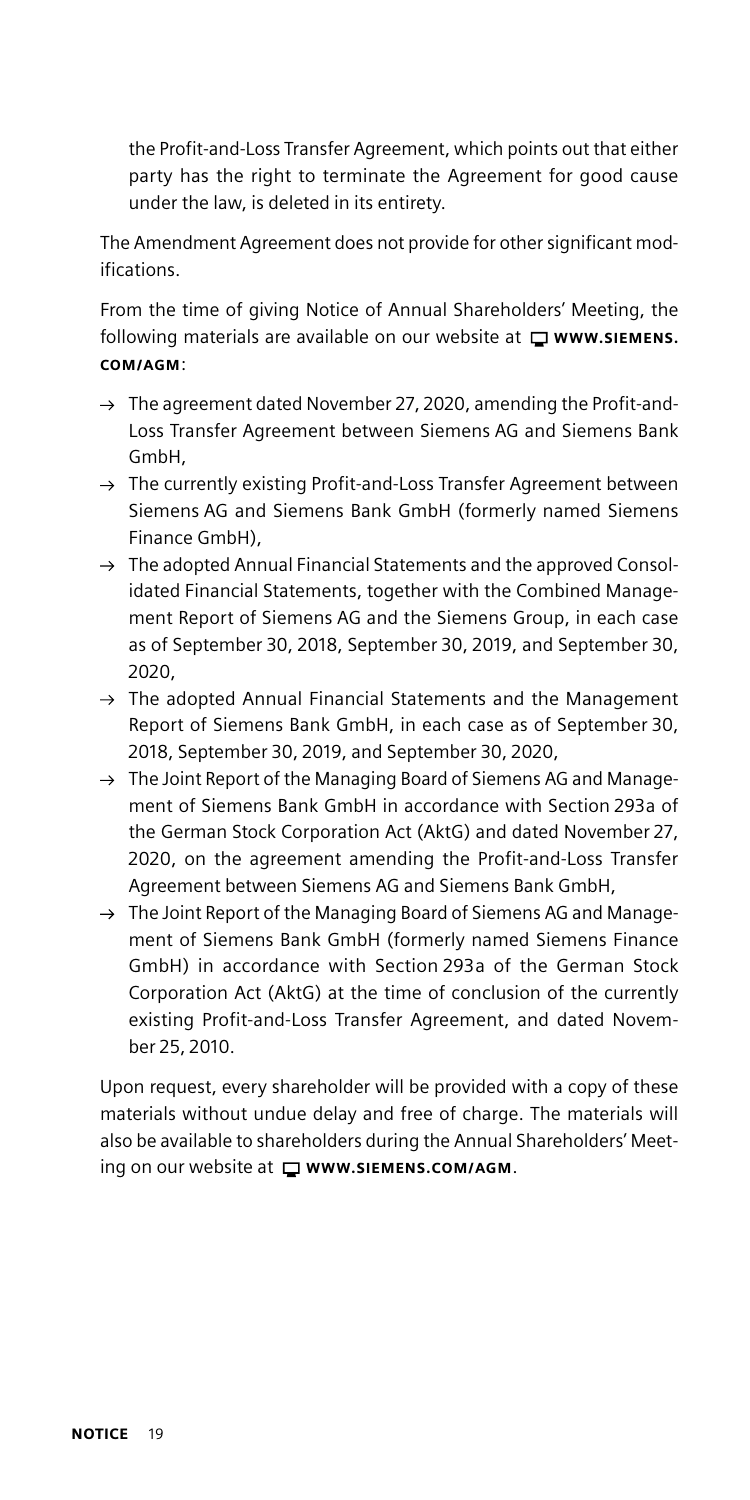## Further information, details, and reports

### Information on the Supervisory Board candidates proposed for election under Agenda Item 6







**Grazia Vittadini Kasper Rørsted Jim Hagemann Snabe**

#### **Grazia Vittadini**, Munich,

Chief Technology Officer and member of the Airbus Executive Committee (listed company)

Personal information: Date of birth: September 23, 1969 Place of birth: Lodi, Italy Nationality: Italian

#### Education:

 $\rightarrow$  Master's degree, Aeronautical Engineering (Aerodynamics) Politecnico di Milano, Milan, Italy

Professional career:

| 1998-1999 | Marves Milano S.a.s., Milan, Italy - Head of the Technical          |
|-----------|---------------------------------------------------------------------|
|           | Department                                                          |
|           | 1999 – 2000 AEREA S.p.A., Milan, Italy – Eurofighter Role Equipment |
|           | Program                                                             |
|           | 2000–2002 Geci Ltd. for Fairchild Dornier GmbH, Oberpfaffenhofen –  |
|           | Design Engineer                                                     |
|           | 2002-2005 Airbus GmbH, Hamburg - A380 Design                        |
|           | 2005-2009 Airbus GmbH, Bremen - Chief Engineer High Lift Devices    |
|           | A380                                                                |
|           | 2009–2012 Airbus GmbH, Hamburg – Head of Major Structural Tests     |
| 2013-2014 | Airbus GmbH, Hamburg - Vice President Head of Airframe              |
|           | Design                                                              |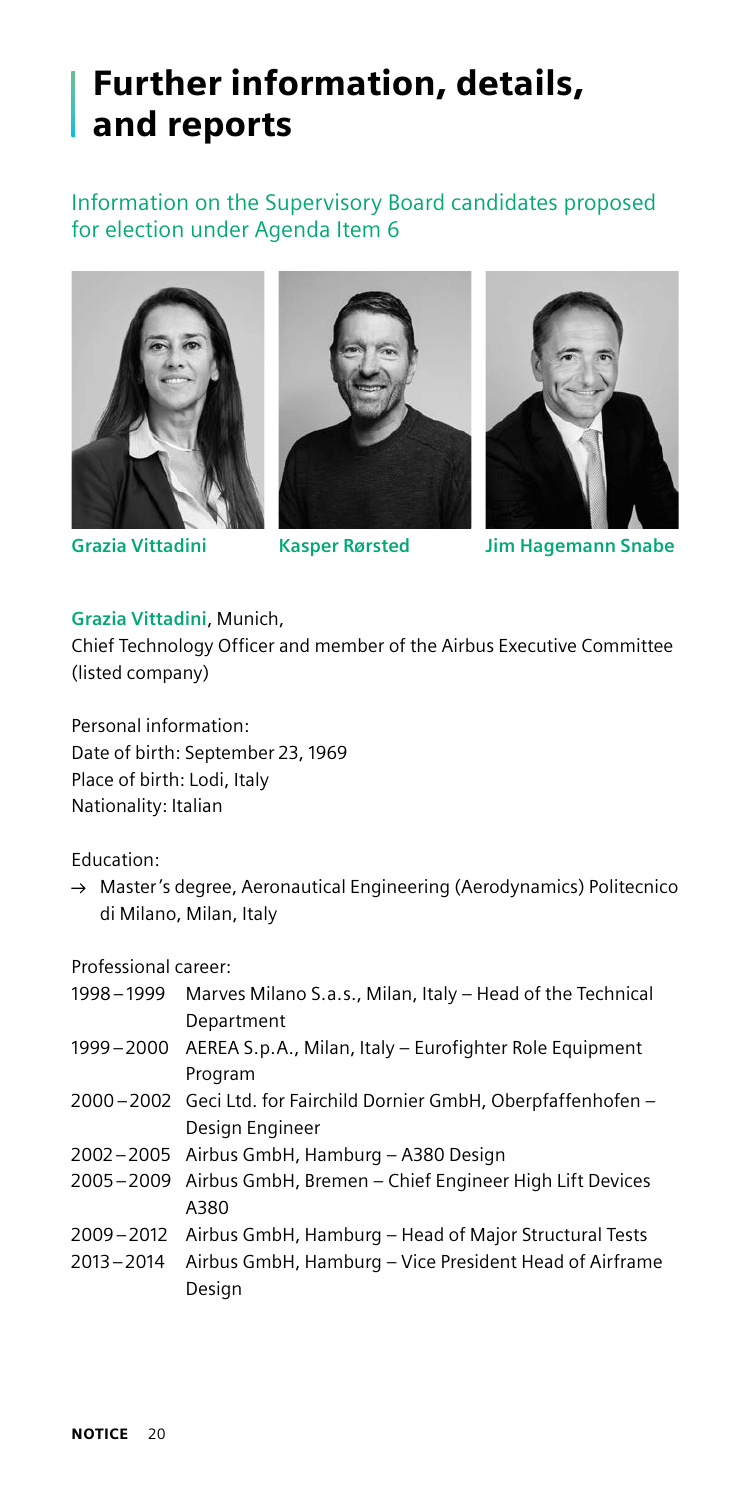|            | 2014-2016 Airbus Group SE, Toulouse - Senior Vice President Head      |
|------------|-----------------------------------------------------------------------|
|            | of Corporate Audit                                                    |
|            | 2017 – 2018 Airbus Defence and Space SE, Toulouse, France – Executive |
|            | Vice President Head of Engineering and member of the                  |
|            | Executive Committee                                                   |
| since 2018 | Airbus, Toulouse/Ottobrunn, France/Germany - Chief                    |
|            | Technology Officer and Member of the Executive Committee              |
|            |                                                                       |

Membership in domestic supervisory boards whose establishment is required by law:

 $\rightarrow$  Airbus Operations GmbH, Hamburg (group company position)

Membership in comparable domestic or foreign controlling bodies of business enterprises:

→ UAM/Urban Air Mobility GmbH, Taufkirchen (Advisory Board) (group company position)

No other significant activities.

#### **Kasper Rørsted**, Pöcking, Chief Executive Officer and Board Member of adidas AG (listed company)

Personal information: Date of birth: February 24, 1962 Place of birth: Aarhus, Denmark Nationality: Danish

#### Education:

- $\rightarrow$  International Business Studies, Copenhagen Business College, Denmark
- $\rightarrow$  Executive Program, Harvard Business School, USA

#### Professional career:

| 1986-1991   | Digital Equipment Corporation, Aarhus/Copenhagen,         |
|-------------|-----------------------------------------------------------|
|             | Denmark – Various management positions (sales, marketing) |
| 1991-1994   | Digital Equipment, Munich – Various management positions  |
| 1994-1995   | Oracle Corporation, Munich – Director Business Alliances, |
|             | <b>EMEA</b>                                               |
| 1995 - 2001 | Compag Computer, Munich - Various management              |
|             | positions (Head of Enterprise Business Group EMEA;        |
|             | Vice President and General Manager EMEA)                  |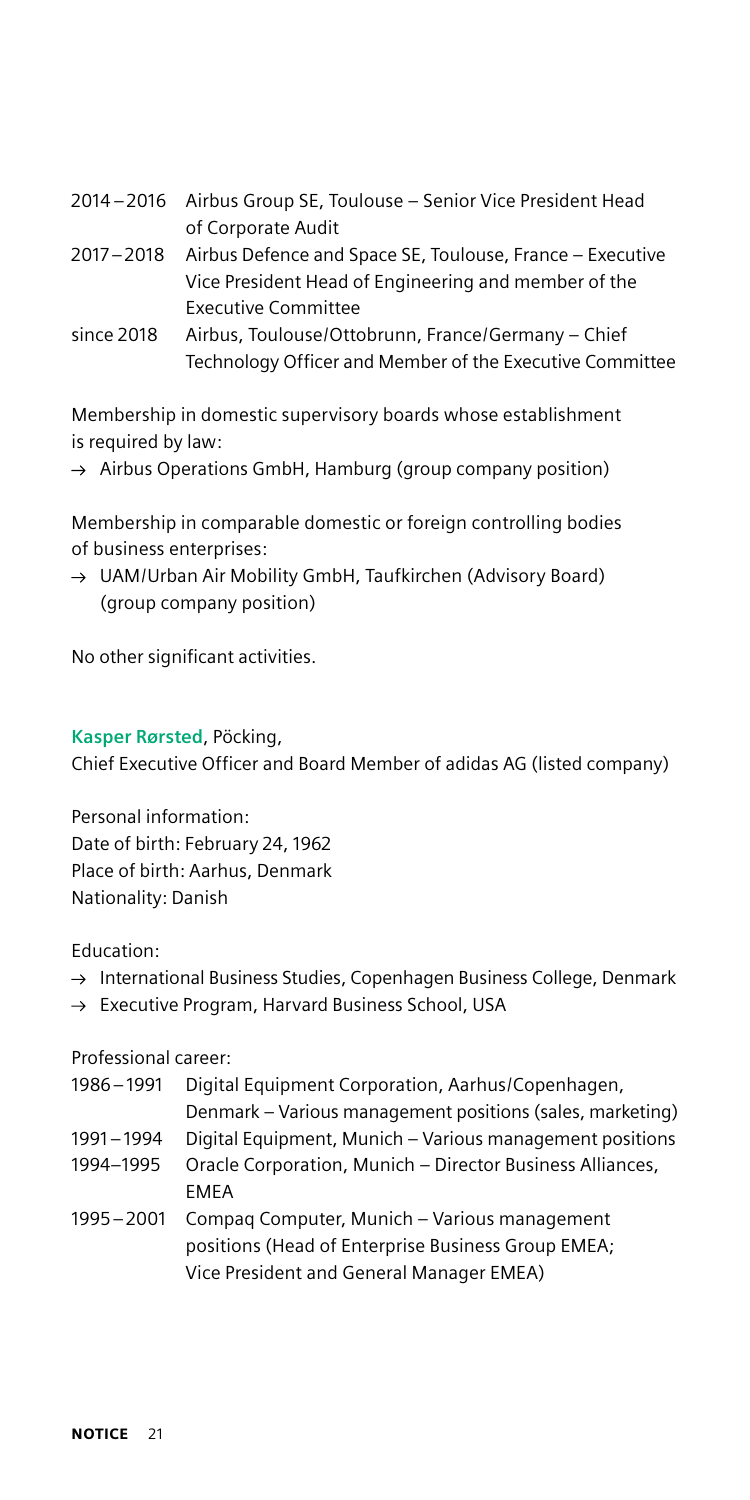| 2001-2002 Compag Computer, Zurich, Switzerland - Senior Vice<br>President and General Manager EMEA |
|----------------------------------------------------------------------------------------------------|
|                                                                                                    |
| 2002-2004 Hewlett-Packard SA, Zurich, Switzerland - Senior Vice                                    |
| President and General Manager EMEA                                                                 |
| 2005–2007 Henkel AG & Co. KGaA, Düsseldorf – Executive Vice                                        |
| President, Human Resources Management, Procurement,                                                |
| Information Technologies and Infrastructure Services                                               |
| 2007-2008 Henkel AG & Co. KGaA, Düsseldorf - Vice Chairman                                         |
| of the Management Board                                                                            |
| Henkel AG & Co. KGaA, Düsseldorf - Chief Executive Officer                                         |
| (CEO)                                                                                              |
| adidas AG, Herzogenaurach - Chief Executive Officer (CEO)                                          |
|                                                                                                    |

No membership in domestic supervisory boards whose establishment is required by law.

Membership in comparable domestic or foreign controlling bodies of business enterprises:

 $\rightarrow$  Member of the Board of Directors, Nestlé S.A., Vevey, Switzerland (listed company)

No other significant activities.

**Jim Hagemann Snabe**, Klampenborg, Denmark,

Chairman of the Supervisory Board of Siemens AG and of the Board of Directors of A.P. Møller-Mærsk A/S

Personal information: Date of birth: October 27, 1965 Place of birth: Egedal, Denmark Nationality: Danish

#### Education:

 $\rightarrow$  Studies and MA in Operational Research and Finance, Aarhus School of Business, Denmark

Professional career:

- 1990–1994 SAP AG Consultant, head of consulting at the Danish subsidiary of SAP
- 1994–1996 IBM Denmark ApS, Lyngby, Denmark Practise Leader of Management Consulting Practise, Europe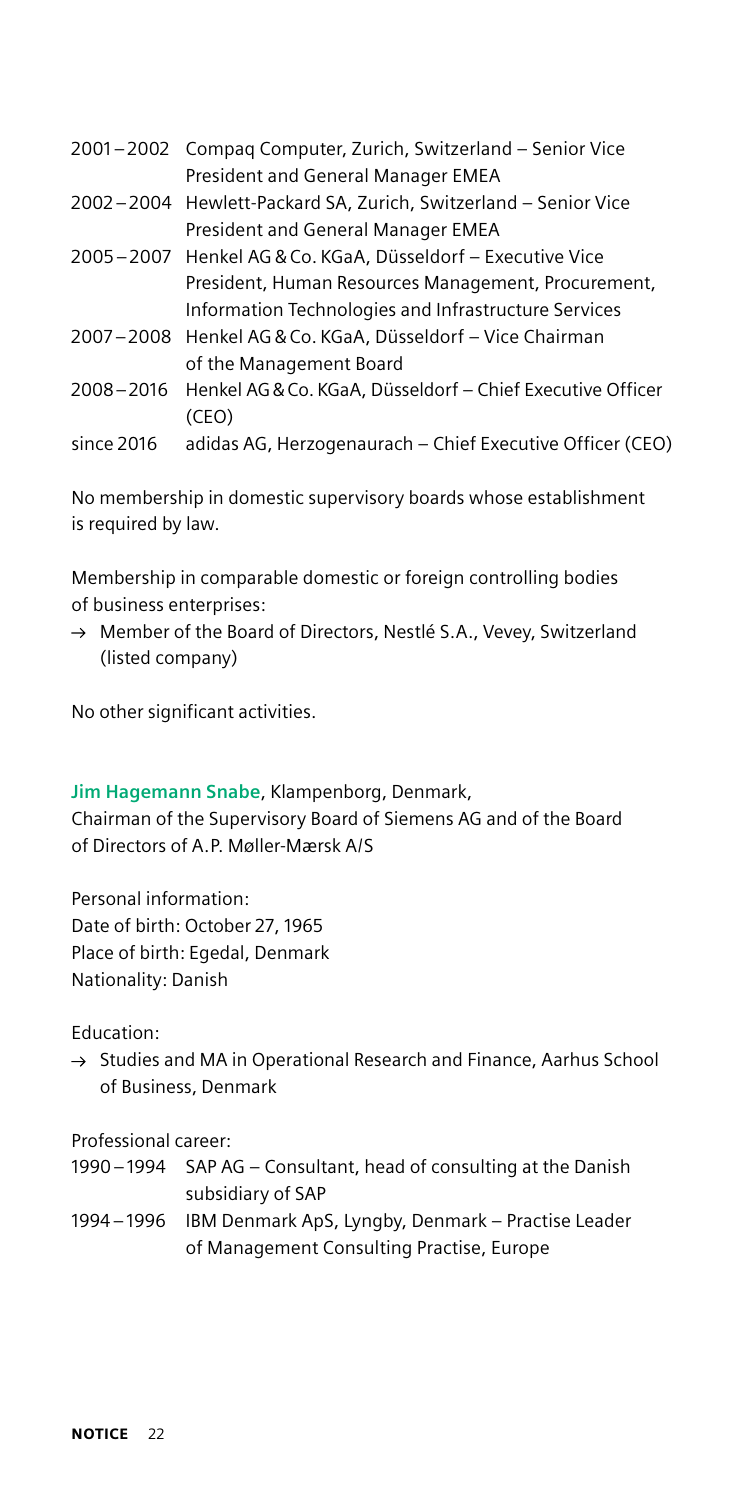|               | 1996 – 2008 SAP AG – Various management positions at SAP (managing |
|---------------|--------------------------------------------------------------------|
|               | director of the Swedish subsidiary of SAP, Managing Director       |
|               | of the SAP Nordic region, member of SAP's EMEA manage-             |
|               | ment team, member of the global development unit, Chief            |
|               | Operating Officer of the Business Solution Group, head of          |
|               | application development)                                           |
| 2008-2010     | SAP AG – Member of the Managing Board responsible                  |
|               | for Research and Development                                       |
| $2010 - 2014$ | Co-Chief Executive Officer of SAP AG                               |
| since 2013    | Member of the Supervisory Board of Siemens AG                      |
| $2014 - 2017$ | Member of the Supervisory Board of SAP AG                          |
| since 2016    | Member of the Board of Directors of A.P. Møller-Mærsk A/S,         |
|               | Denmark                                                            |
| since 2017    | Chairman of the Board of Directors of A.P. Møller-Mærsk A/S        |
| since 2017    | Adjunct Professor at Copenhagen Business School, Copen-            |
|               | hagen, Denmark                                                     |
| since 2018    | Chairman of the Supervisory Board of Siemens AG                    |
|               |                                                                    |

Membership in domestic supervisory boards whose establishment is required by law:

- $\rightarrow$  Allianz SE, Munich (Deputy Chairman) (listed company)
- $\rightarrow$  Siemens Aktiengesellschaft, Berlin and Munich (Chairman) (listed company)

Mr. Snabe has been a member of the Supervisory Board of Siemens AG since October 1, 2013, and its Chairman since January 31, 2018. He is also a member and Chairman of the Chairman's Committee, the Nominating Committee, the Mediation Committee and the Innovation and Finance Committee as well as a member of the Audit Committee and the Compensation Committee of the Supervisory Board of Siemens AG.

Membership in comparable domestic or foreign controlling bodies of business enterprises:

 $\rightarrow$  A.P. Møller-Mærsk A/S, Denmark (Chairman) (listed company)

No other significant activities.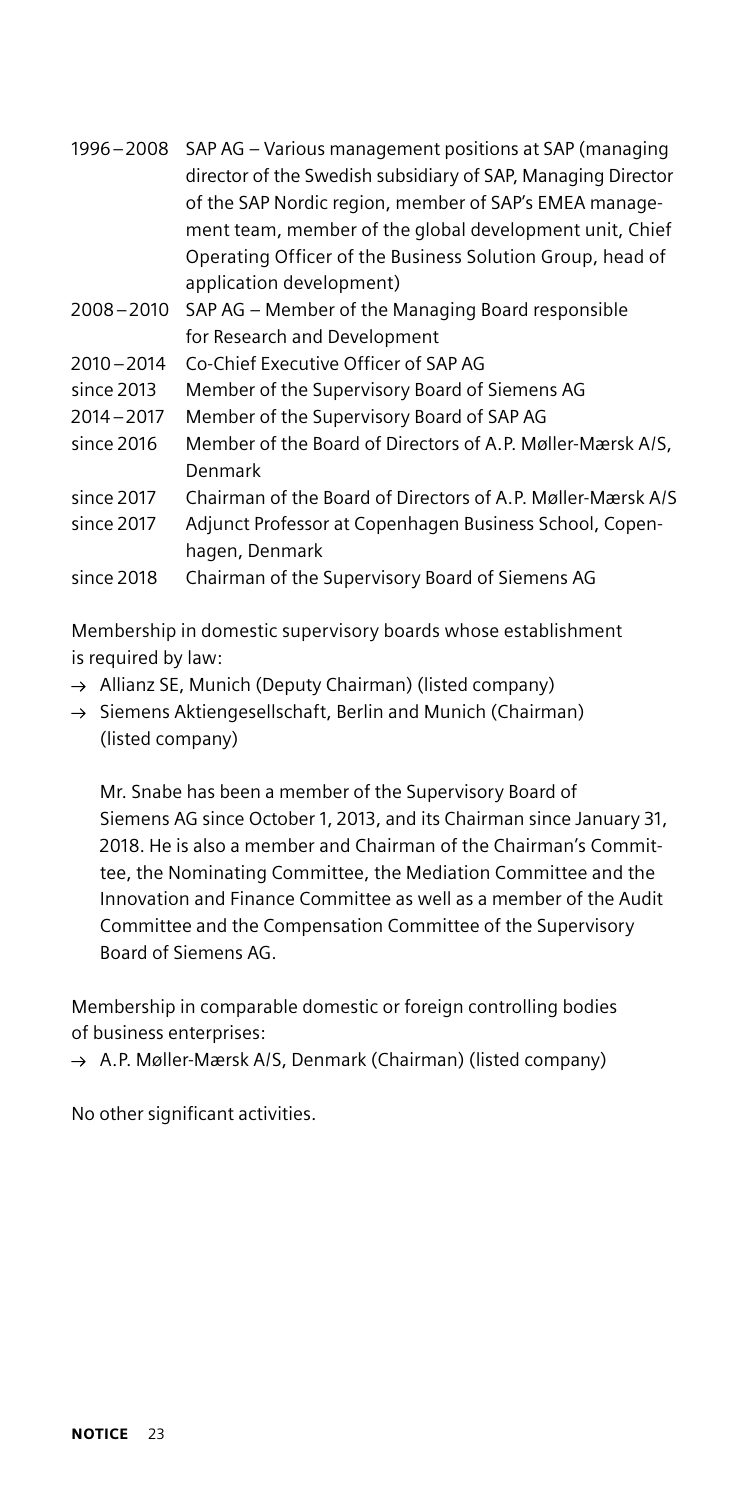The proposed candidates hold high-ranking positions at other companies. Siemens has relationships with almost all these companies in the ordinary course of its business. Normal market terms and conditions were applied in purchasing and selling a broad range of products and services with those companies.

In addition to the above details, and with regard to C.13 of the German Corporate Governance Code, it is hereby declared that, in the appraisal of the Supervisory Board, none of the proposed candidates has personal or business relations subject to disclosure requirements under this provision with Siemens AG or its Group Companies, the governing bodies of Siemens AG, or with a shareholder holding a material interest in Siemens AG. According to the appraisal of the Supervisory Board, the candidates are independent within the meaning of the German Corporate Governance Code. In addition, the Supervisory Board has satisfied itself that the proposed candidates can devote the expected amount of time required.

#### Report of the Managing Board on Agenda Item 8

The Authorized Capital 2021 is to replace the Authorized Capital 2016 that was adopted by the Annual Shareholders' Meeting on January 26, 2016, and has not been utilized. It is to have the same volume as the Authorized Capital 2016. This authorized capital currently reserved for the issuance of Siemens shares to employees will expire on January 25, 2021. The Authorized Capital 2021 is intended to enable Siemens AG again to issue new shares under employee share programs and share-based compensation to employees of Siemens AG and any of its affiliated companies also in the future. For this purpose, the remaining shareholders' subscription rights must be excluded.

Siemens promotes an ownership culture at the Company and enables employees and managers, where possible worldwide, to participate in the Company and its development by means of share programs and sharebased compensation. This participation is also desired by legislators and therefore is facilitated in several ways. The issue of Siemens shares to employees of Siemens AG and its affiliated companies is intended to enhance the identification of these persons with Siemens and serve as an incentive to focus on a sustainable increase in the Company's value. Their long-term affiliation with the Company is to be reinforced and they are to be enabled to participate as shareholders in the Company's long-term development. The aim, in the interests of the Company and its shareholders, is to strengthen the understanding and willingness to accept greater, especially economic, responsibility. The issue of shares also makes it possible to create schemes with long-term incentive effects in which both positive and negative developments can be reflected. For example, this enables the grant of shares with a lock-up period or vesting period or sales-deferring inducements to have not just a bonus effect, but, in the case of negative developments, also a malus effect.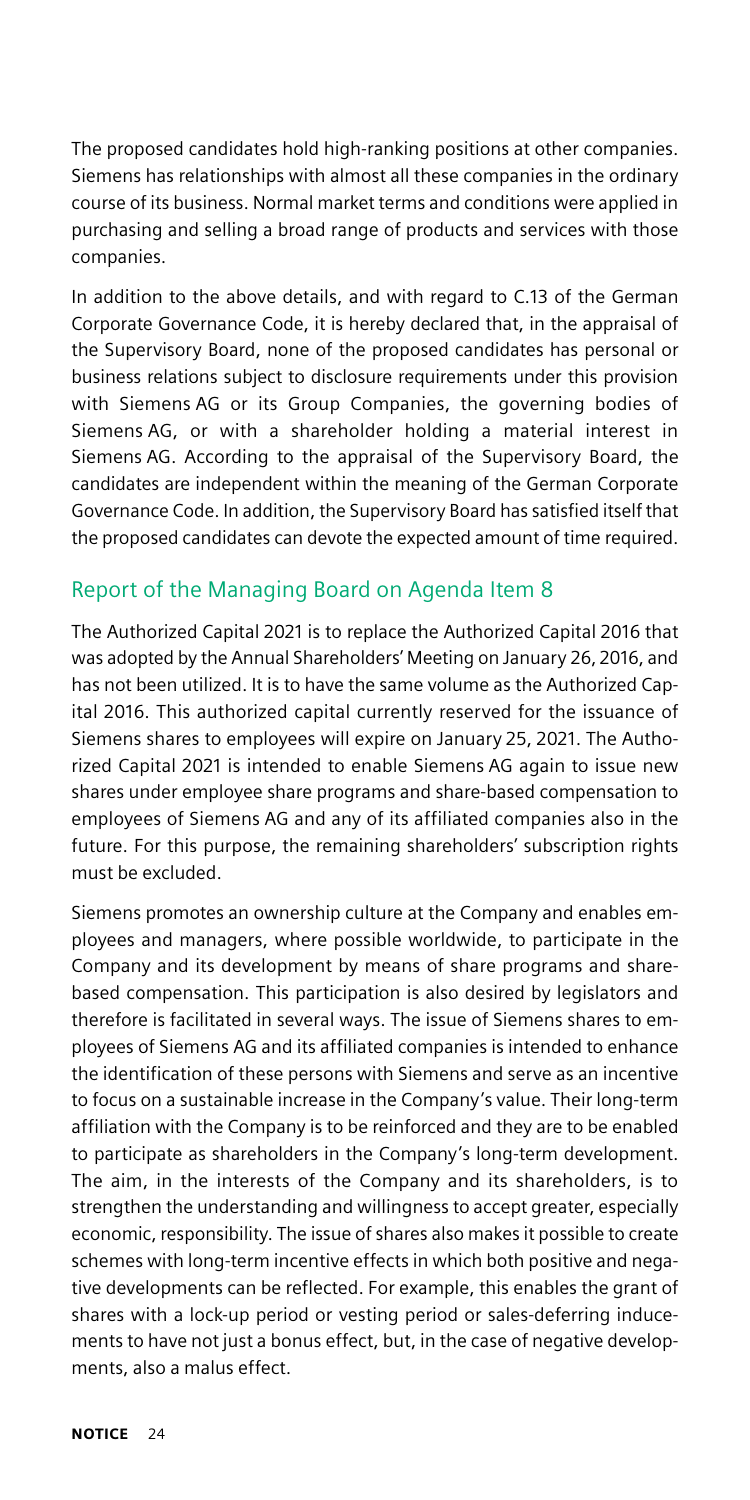The targets described above are currently being pursued in the Siemens Group using a variety of models for employee share programs and sharebased compensation.

Under what is termed a Share Matching Plan, eligible employees and managers of Siemens AG and its affiliated companies that participate in the plan have the opportunity, every year in which a new plan tranche is issued, to invest a certain portion of their compensation in the acquisition of Siemens shares at the stock market price. After a vesting period of several years, plan participants receive one additional free Siemens share ("matching share") for every three Siemens shares acquired and continuously held under the Share Matching Plan, provided they are employed with Siemens AG or any of its affiliated companies without interruption until the end of the vesting period.

So as to simplify administration, it shall also be possible to offer a modified Share Matching Plan, under which the plan participants immediately receive one additional free matching share for every three Siemens shares purchased at the stock market price under the Share Matching Plan, and under which the purchased and matching shares are subject to a vesting period of at least one year, during which they cannot be disposed of. However, a decision to launch such a plan has not yet been made at present.

In addition, eligible Siemens managers and employees in Germany have the opportunity to acquire Siemens shares with the purchase funded in equal parts through their own investments and a company contribution in accordance with the applicable tax privileges. Shares that are acquired or held in this way on preferential terms also entitle the holders to receive matching shares under the same conditions as under the Share Matching Plan.

Selected employees and managers of Siemens AG and of its affiliated companies are currently granted Siemens shares likewise without their own previous investments with a vesting period of several years. The shares are transferred when the vesting period ends ("Siemens stock awards"). As a matter of principle, the vesting periods are several years in length. However, an annual pro-rata transfer of equal parts of a total number of granted shares over a term of several years can also be provided for. Stock awards are also predominantly linked to performance targets, such as targets related to increases in company value and sustainability.

In addition, it should be possible to transfer Siemens shares to eligible employees of Siemens AG and its affiliated companies without any own investment to allow for a participation in the Company's success after successful fiscal years or to reward employees for their long service.

The Authorized Capital 2021 is not intended to be available only to the above-mentioned existing employee share programs and share-based compensation, but also in cases in which, to the benefit of employees of Siemens AG or its affiliated companies, new employee share programs and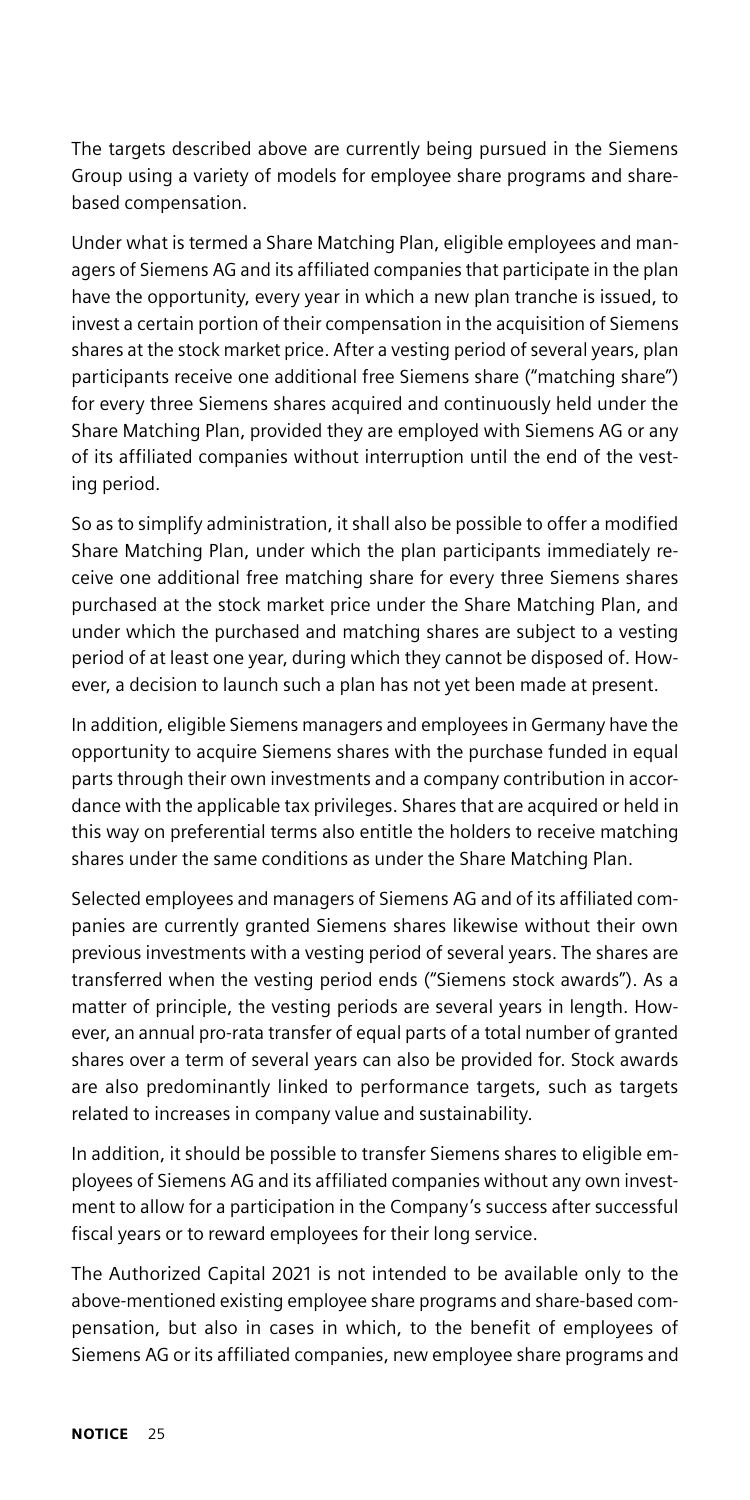share-based compensation are introduced, including programs limited to individual companies, or when existing employee share programs or sharebased compensation are extended or adjusted.

If the Authorized Capital 2021 is utilized, the total number of shares issued and the preferential treatment granted to the beneficiaries as a result of the shares being granted at a reduced price or without any own investment should be in reasonable relation to the Company's situation and the anticipated advantages for the Company. The issue of the shares can be tied to other conditions, such as vesting periods, lock-up periods, achievement of specific targets or continued employment at the Siemens Group, and alternative forms of servicing or fulfilling existing obligations to issue employee shares (such as treasury shares or cash settlement) are also taken into account.

New shares from the Authorized Capital 2021 shall be issued exclusively to employees of Siemens AG or any of its affiliated companies ("employee shares"). By contrast, no new shares from the Authorized Capital 2021 shall be issued to members of the managing or supervisory bodies of Siemens AG or any of its affiliated companies.

The employee shares shall be issued against cash contributions. As part of this, the new shares can also be issued through a credit institution or a company operating in accordance with Section 53 (1) sentence 1 or Section 53b (1) sentence 1 or (7) of the German Banking Act (KWG) that acts as an intermediary. Furthermore, the Company shall be enabled to issue the employee shares pursuant to the more detailed requirements of Section 204 (3) of the German Stock Corporation Act (AktG) in such a manner that the contribution to be paid on such shares is covered by that part of the annual net income which the Managing Board and the Supervisory Board could allocate to other retained earnings under Section 58 (2) of the German Stock Corporation Act (AktG).

The issue price of the employee shares can – depending on the employee share programs serviced by them or the share-based compensation fulfilled by them – be between the minimum issue price (Section 9 (1) of the German Stock Corporation Act (AktG)) and a suitable market value, less any benefits from preferential treatment granted to the workforce if applicable.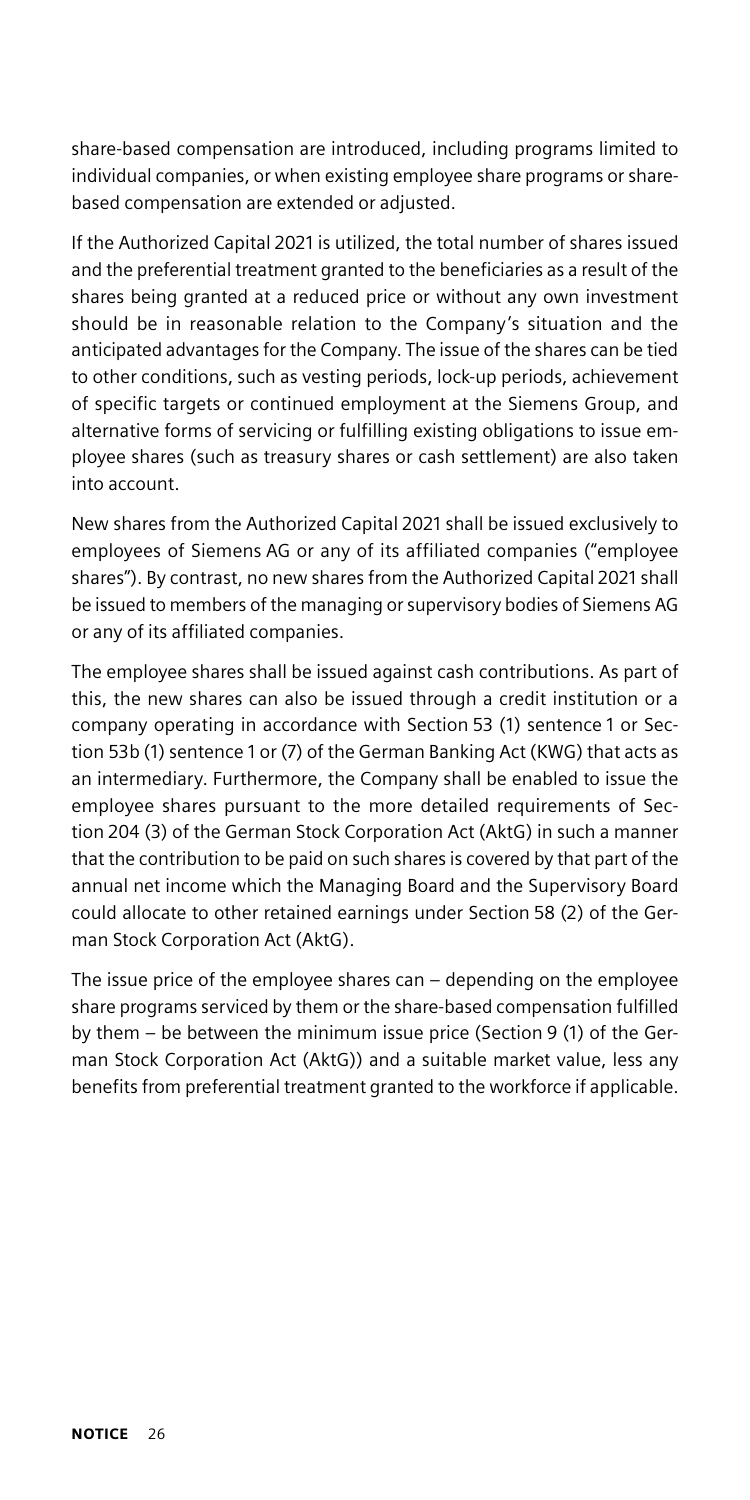The volume of the proposed Authorized Capital 2021 of up to a total of €90,000,000 nominal through the issuance of up to 30,000,000 shares of no par value registered in the names of the holders accounts for approximately 3.53% of the current capital stock. It is in an adequate proportion to the amount of the Company's capital stock, the number of employees of Siemens AG and its affiliated companies and the term of the authorization. Repurchased treasury shares can also be used for the various employee share programs and share-based compensation, to the extent this is legally permissible or the Managing Board has been authorized accordingly pursuant to Section 71 (1) no. 8 of the German Stock Corporation Act (AktG). The Annual Shareholders' Meeting on February 5, 2020, adopted such an authorization under Agenda Item 7. Nevertheless, the Company should also retain the necessary flexibility to create and issue new shares by way of a capital increase, as an alternative or in addition to the issuance of shares held in treasury. By using the Authorized Capital 2021, the Company may then issue shares as employee shares without having to resort to its stock of treasury shares and independently of any previous repurchase, without detriment to its liquidity.

In order to be able to issue new shares in the form of employee shares under the Authorized Capital 2021, it is necessary to exclude the shareholders' subscription rights. Otherwise the Company and its shareholders would not be able to reap the benefits associated with the employee share programs and share-based compensation. After weighing the circumstances above, the Managing Board considers the exclusion of the shareholders' subscription rights in the cases mentioned to be objectively justified and reasonable to the shareholders, even after taking into consideration a possible dilutive effect. The issuance of new shares in the form of employee shares is basically in the interest of the Company and its shareholders. Additionally, this form of issuance is promoted by legislators and facilitated by law in several ways. Prior to making use of the Authorized Capital 2021, the Managing Board shall carefully examine on a case-by-case basis whether the utilization is in the interest of the Company and its shareholders.

The Managing Board will inform the Annual Shareholders' Meeting of utilization of the Authorized Capital 2021.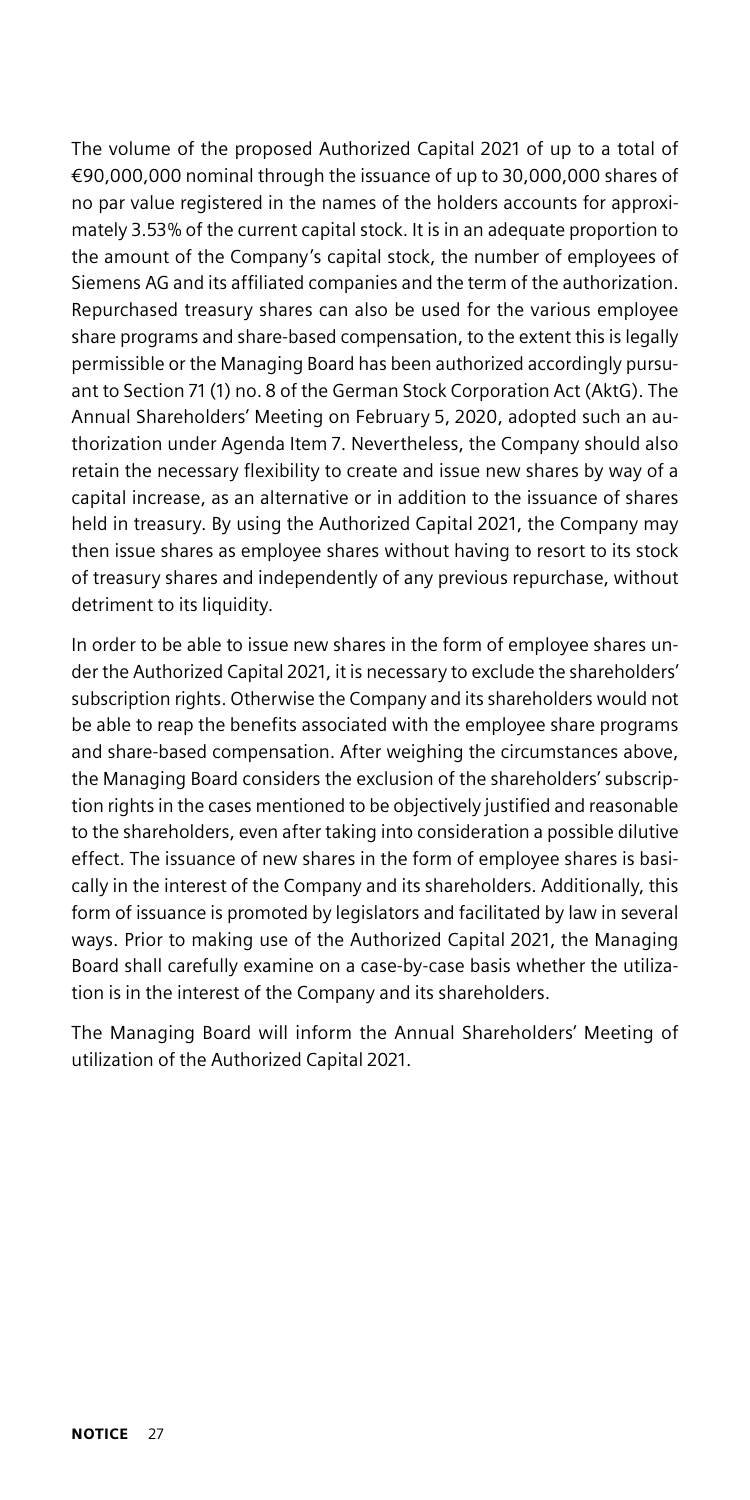#### Total number of shares and voting rights

At the time of giving Notice of the Annual Shareholders' Meeting, the Company's capital stock amounts to 850,000,000 shares of no par value, with each share entitling to one vote. The total number of voting rights thus amounts to 850,000,000. Of these 850,000,000 shares, at the time the Annual Financial Statements were prepared by the Managing Board, 49,039,237 shares were held as treasury shares from which the Company derives no rights.

### Prerequisites for attending the virtual Annual Shareholders' Meeting and for exercising voting rights

The holding of the Annual Shareholders' Meeting as a virtual Annual Shareholders' Meeting leads to some modifications in the conduct of the meeting and the exercise of shareholders' rights. We therefore ask that particular attention be paid to the following information, especially regarding the possibility of following the Annual Shareholders' Meeting through sound and vision, exercising voting rights, the possibility of asking questions and the possibility of objection.

On the basis of Section 1 of the Act on Measures in Corporate Law, Cooperatives Law, Associations Law, Trust Law, and Real Estate Owner Law to Combat the Effects of the COVID-19 Pandemic of March 27, 2020 (Federal Law Gazette I No. 14 2020, p. 570), the application of which was extended by the Ordinance on Extending Measures in Corporate Law, Cooperatives Law, Associations Law and Trust Law to Combat the Effects of the COVID-19 Pandemic of October 20, 2020 (Federal Law Gazette I No. 48 2020, p. 2258) until December 31, 2021, (hereinafter "COVID-19 Measures Act"), the Managing Board of Siemens AG decided, with the approval of the Supervisory Board, to hold the Annual Shareholders' Meeting as a virtual Annual Shareholders' Meeting without the physical attendance of the shareholders or their proxy representatives. Physical attendance by shareholders or their proxy representatives (except for the proxy representatives nominated by the Company) is therefore excluded.

Shareholders and their proxy representatives will be able to follow the entire Annual Shareholders' Meeting live through sound and vision from 10:00 a.m. (CET) on Wednesday, February 3, 2020, by using the Internet Service at  $\Box$  www.siEMENS.COM/AGM-SERVICE. The live transmission does not allow for participation in the Annual Shareholders' Meeting within the meaning of Section 118 (1) sentence 2 of the German Stock Corporation Act (AktG).

Shareholders or their proxies may exercise their voting rights exclusively by absentee voting or by authorizing the proxy representatives nominated by the Company as specified below. The envisaged votes on Agenda Items 2 to 9 are binding; it is possible in each case to vote in favor or against or abstain or to refrain from voting.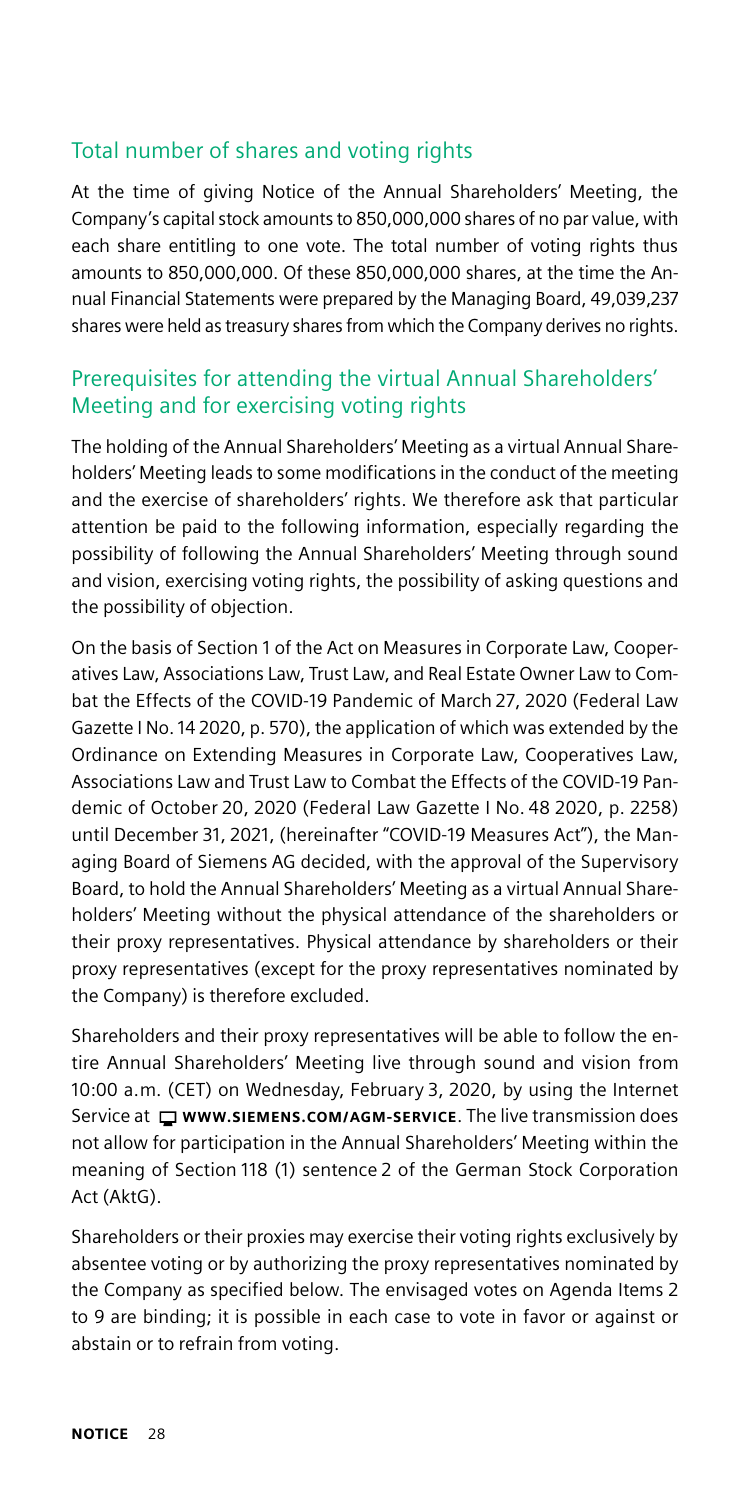#### Notification of attendance

Only those shareholders are entitled to attend and vote at the Annual Shareholders' Meeting who are recorded as shareholders of the Company in the Company's share register and who have submitted timely notification of attendance at the Annual Shareholders' Meeting. The notification of attendance must be received by the Company no later than midnight (CET) on Wednesday, January 27, 2021.

Shareholders who are registered in the Company's share register may submit their notification of attendance in text form in the German or English language to Siemens AG at the following address:

Siemens Hauptversammlung c/o ADEUS Aktienregister-Service-GmbH 20636 Hamburg, Germany Telefax: +49 (0) 89/2070-37951 E-mail: hv-service.siemens@adeus.de

or by using the password-protected Internet Service for the Annual Shareholders' Meeting electronically via the Internet at

#### [WWW.SIEMENS.COM/AGM-SERVICE](http://www.siemens.com/agm-service)

You can obtain online access by entering your Shareholder Control Number and your related Personal Identification Number (PIN), both of which are contained in the materials sent to you. Instead of their PIN, shareholders who have registered for electronic delivery of invitations to Shareholders' Meetings with an Access Password selected by them must use this Access Password.

Upon registering, you can choose whether you wish to exercise your vote by absentee voting, authorize the proxy representatives nominated by the Company or other proxy representatives – such as intermediaries (e.g. credit institutions), shareholders' associations, proxy advisors as well as persons who tender the service commercially to shareholders of exercising their voting rights at the Annual Shareholders' Meeting. Details of these options are explained in the following sections. Further information on the attendance notification procedure is provided on the Attendance Notification Form (which may also be used to assign a proxy representative and vote by absentee voting) sent to you together with the Notice of Annual Shareholders' Meeting, as well as at the above-mentioned website, where you will also find an Attendance Notification Form.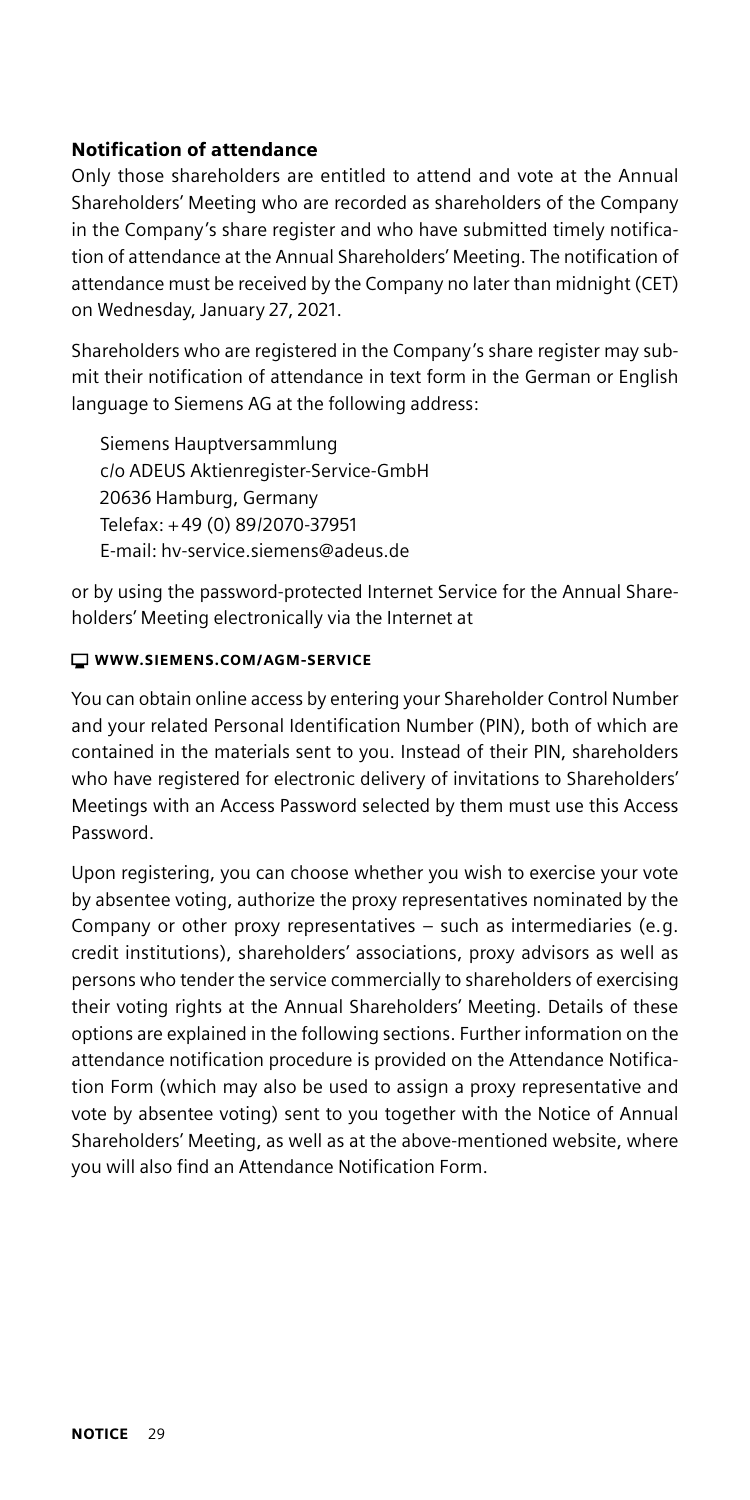After timely notification of your attendance, changes to your absentee voting, proxy authorization and voting instructions, including a change between absentee voting and proxy authorization (or vice versa), are still possible as follows: They may be sent by letter, e-mail or fax to the above-mentioned address, where they must be received by no later than the beginning of voting on the day of the Annual Shareholders' Meeting for them to be considered. In addition, you can use our Internet Service for such changes until the beginning of voting on the day of the Annual Shareholders' Meeting. Special conditions apply to the use of our Internet Service for notification of attendance from intermediaries (e.g. credit institutions), shareholders' associations, proxy advisors as well as persons who tender the service commercially to shareholders of exercising their voting rights at the Annual Shareholders' Meeting. Detailed information can be found on the above-mentioned website.

Intermediaries (such as credit institutions), shareholders' associations, proxy advisors as well as persons who tender the service commercially to shareholders of exercising their voting rights at the Annual Shareholders' Meeting are not entitled to vote such shares not owned by them, but which are recorded under their names in the Company's share register (commonly referred to as nominee or "street name" registration), unless they have the shareholder 's authority.

Holders of American Depositary Receipts (ADRs) may obtain further information through Deutsche Bank Trust Company Americas, c/o AST&Trust Co, 6201 15th Avenue, Brooklyn, NY 11219, USA (phone: +1 (866) 249-2593, e-mail: dbemails@astfinancial.com).

#### Free disposability of shares

Shareholders may dispose of their shares even after having registered for attendance at the Annual Shareholders' Meeting. The right to attend and vote is based on the shareholding evidenced by entry in the Company's share register as of the date of the Annual Shareholders' Meeting, irrespective of the balances in the security account. Applications for registration in the Company's share register received by the Company from January 28, 2021, through February 3, 2021, i.e., after the end of the closing date of the notification period, will be processed and considered only with effect after the Annual Shareholders' Meeting on February 3, 2021. The technical record date is therefore the end of January 27, 2021.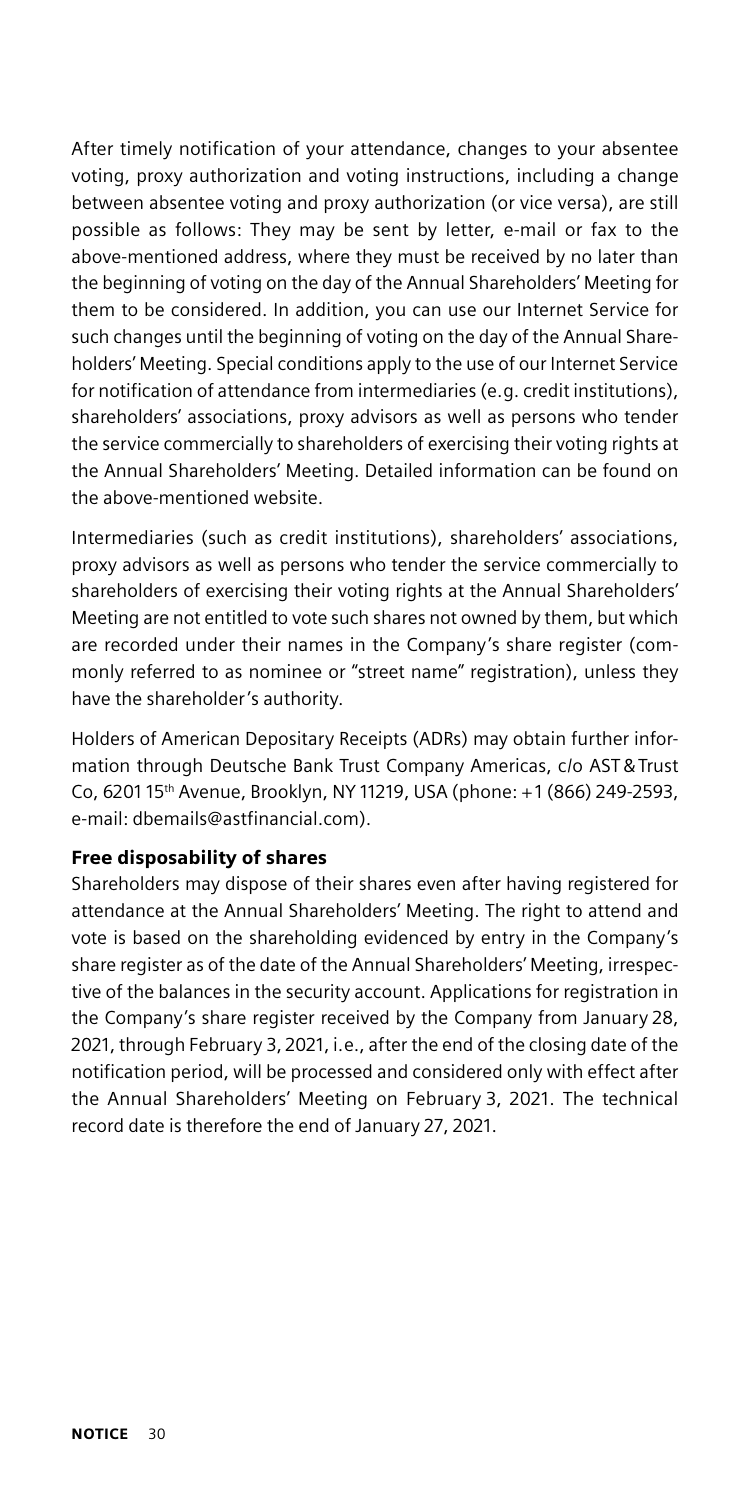#### Absentee voting procedure

Shareholders who are registered in the Company's share register are entitled to submit their votes by way of absentee voting, even without attending the virtual Annual Shareholders' Meeting. Only those registered shareholders whose notification of attendance at the Annual Shareholders' Meeting has been given in a timely manner (see "Notification of attendance" above) are entitled to vote by absentee voting. Proxy representatives, including authorized intermediaries (e.g. credit institutions), shareholders' associations, proxy advisors as well as persons who tender the service commercially to shareholders of exercising their voting rights at the Annual Shareholders' Meeting may also take advantage of absentee voting.

Voting by absentee voting shall be in writing or by using electronic communication. Please use the above-mentioned Internet Service or send your absentee voting by letter, e-mail or fax to the above-mentioned address. If possible, please use the Attendance Notification Form sent to you together with the Notice of Annual Shareholders' Meeting. Please note that if you use the Internet Service, any other absentee voting or proxy authorization and instructions with the same Shareholder Control Number are rendered invalid. For the option of changing absentee voting, please see the instructions above in the "Notification of attendance" section.

Further information is provided on the Attendance Notification Form sent together with the Notice of Annual Shareholders' Meeting and on the above-mentioned website.

#### Procedure for voting by authorizing proxy representatives nominated by the Company

We also offer you the option of being represented by company employees as proxy representatives nominated by the Company in exercising your voting rights at the virtual Annual Shareholders' Meeting in accordance with your instructions. Here again, timely notification of attendance must be given (see "Notification of attendance" above).

A proxy authorization, its revocation and evidence of proxy authorization vis-à-vis the Company must be provided in text form or via the abovementioned Internet Service. Please use the Internet Service mentioned above or send your proxy authorization and instructions by letter, e-mail or fax to the above-mentioned address. If possible, please use the Attendance Notification Form sent to you together with the Notice of Annual Shareholders' Meeting. Upon return of the Attendance Notification Form or by using the Internet Service, proof of authorization is provided to Siemens AG. Please note that if you use the Internet Service, any other absentee voting or proxy authorization and instructions with the same Shareholder Control Number are rendered invalid. For the option of changing absentee voting, please see the instructions above in the "Notification of attendance" section.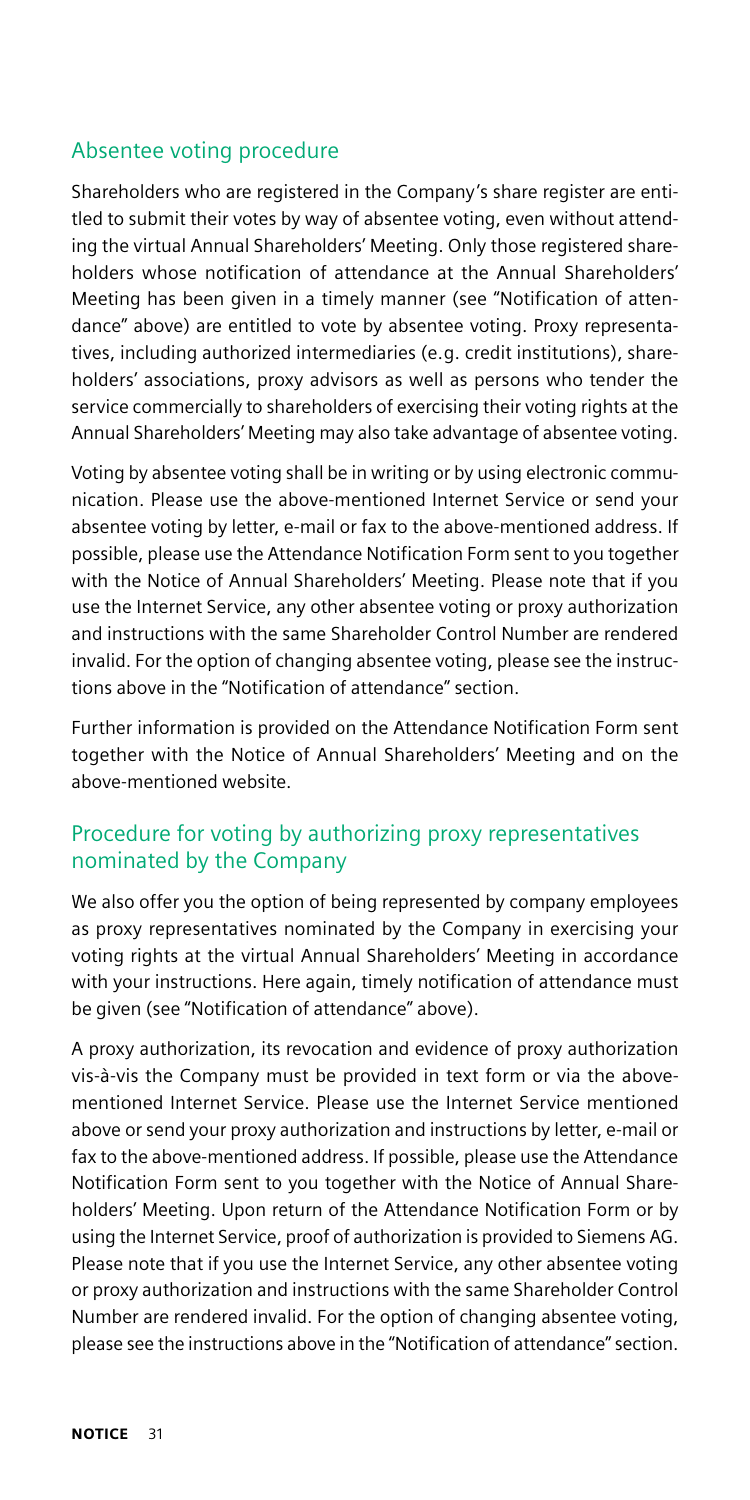Please note that the proxy representatives nominated by the Company will not accept any instructions for requests to speak, to ask questions or to submit proposals or to raise objections to resolutions of the Annual Shareholders' Meeting.

Proxy representatives, including authorized intermediaries (e.g. credit institutions), shareholders' associations, proxy advisors and persons who tender the service commercially to shareholders of exercising their voting rights at the Annual Shareholders' Meeting may also be represented by proxy representatives nominated by the Company in exercising voting rights in accordance with their instructions, subject to any provisions to the contrary of those represented.

Further information is provided on the Attendance Notification Form sent together with the Notice of Annual Shareholders' Meeting and on the above-mentioned website.

#### Procedure for voting by other proxy representatives

Shareholders who are registered in the Company's share register are entitled to have their voting rights exercised by other proxy representatives, such as an intermediary (e.g. a credit institution), a shareholders' association, a proxy advisor, a person who tenders the service commercially to shareholders of exercising their voting rights at the Annual Shareholders' Meeting or another third party. Here again, timely notification of attendance must be given (see "Notification of attendance" above). If a shareholder appoints more than one proxy representative, the Company may reject one or more of these.

A proxy authorization, its revocation and evidence of proxy authorization vis-à-vis the Company must be provided in text form or via the abovementioned Internet Service if neither an intermediary (e.g. a credit institution) nor a shareholders' association, a proxy advisor nor a person who tenders the service commercially to shareholders of exercising their voting rights at the Annual Shareholders' Meeting are authorized. Please use the above-mentioned Internet Service or send your proxy authorization and, if applicable, instructions by letter, e-mail or fax to the above-mentioned address. If possible, please use the Attendance Notification Form sent to you together with the Notice of Annual Shareholders' Meeting. Upon return of the Attendance Notification Form or by using the Internet Service, proof of authorization is provided to Siemens AG. Please note that if you use the Internet Service, any other absentee voting or proxy authorization and instructions with the same Shareholder Control Number is rendered invalid. For the option of changing your proxy authorization or voting instructions, please see the instructions above in the "Notification of attendance" section.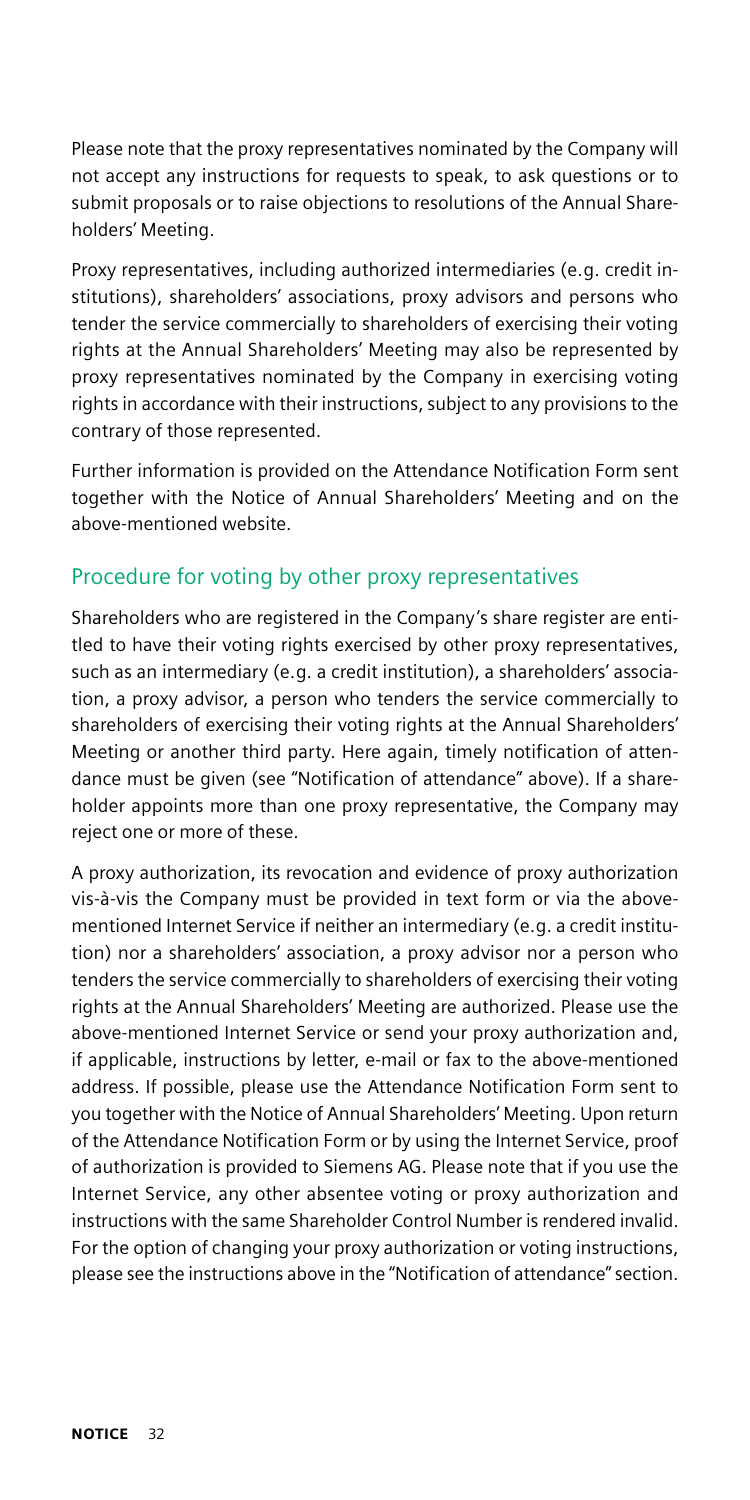Intermediaries (e.g. credit institutions), shareholders' associations, proxy advisors as well as persons who tender the service commercially to shareholders of exercising their voting rights at the Annual Shareholders' Meeting may stipulate different requirements with regard to their own appointment as proxies. In these cases, shareholders should consult with the person to be authorized about the form of the proxy authorization.

Proxy representatives (except for the proxy representatives nominated by the Company) may not physically attend the Annual Shareholders' Meeting. They may only exercise the voting rights of the shareholders they represent by way of absentee voting or by granting (sub-)authorization to the proxy representatives nominated by the Company. In that regard, the information above applies accordingly. In order to use the Internet Service, the proxy representatives will be sent access data after due registration by the shareholder, enabling them to exercise their rights by using electronic communication via the Internet Service. Proxy authorization should therefore be granted as early as possible in order to enable timely receipt of the access data by the proxy representative.

Further details are provided on the Attendance Notification Form sent to you together with the Notice of Annual Shareholders' Meeting and on the above-mentioned website.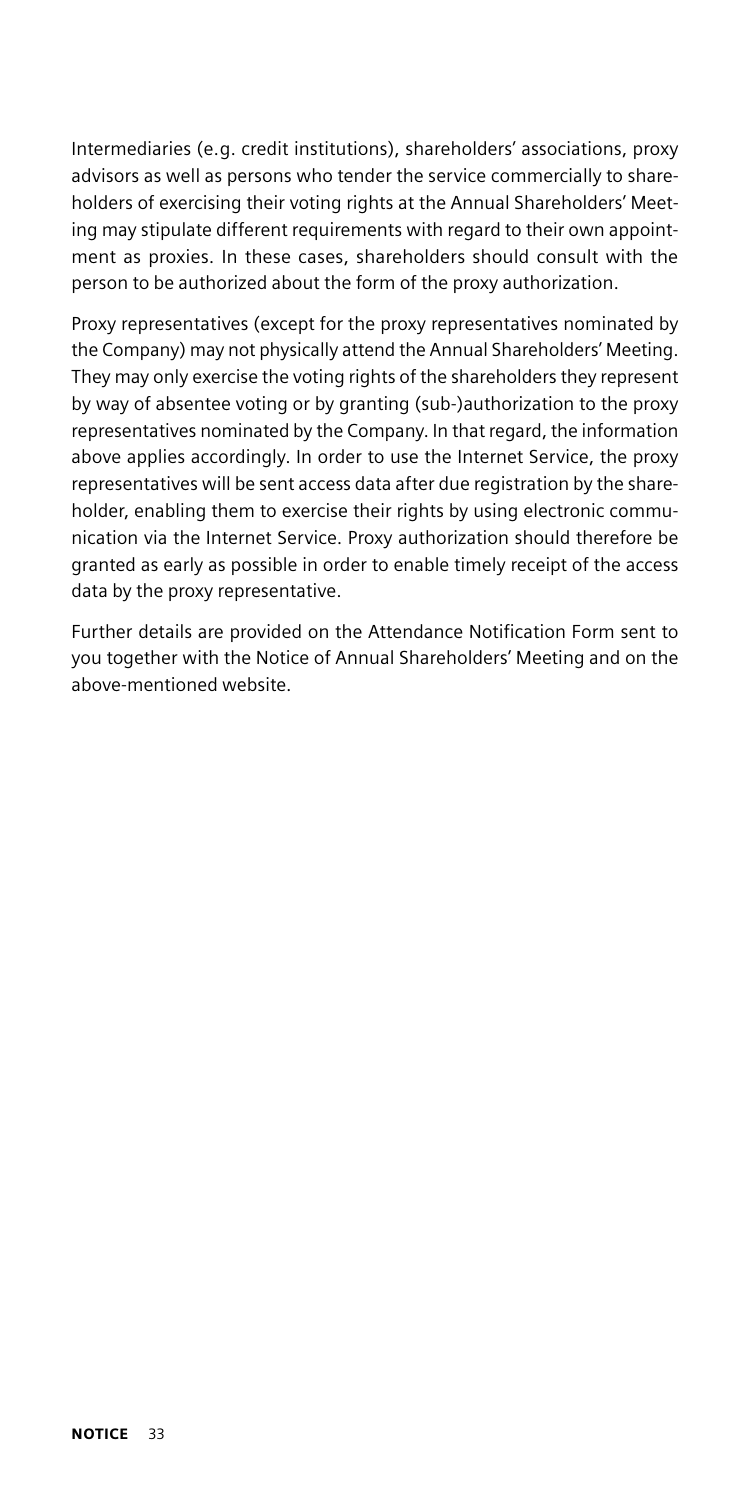#### Inquiries, proposals, election nominations, information requests, questions, objection

(Information on shareholders' rights pursuant to Section 122 (2), Section 126 (1), Section 127, Section 131 (1), Section 295, Section 293g (3) of the German Stock Corporation Act (AktG), Section 1 (2) sentence 1 no. 3 in conjunction with sentence 2 of the COVID-19 Measures Act, Section 245 no. 1 of the German Stock Corporation Act (AktG), Section 1 (2) sentence 1 no. 4 of the COVID-19 Measures Act)

#### Requests for additions to the agenda pursuant to Section 122 (2) of the German Stock Corporation Act (AktG)

Shareholders whose combined shares amount to at least one-twentieth of the capital stock or a proportionate ownership of at least €500,000 (the latter equivalent to 166,667 shares) may request that items be placed on the agenda and be published.

Persons submitting a request must prove that they have held the shares for at least 90 days before the date the request is received and that they hold the shares until the Managing Board decides on the request, with Section 70 of the German Stock Corporation Act (AktG) being applicable when calculating the time for which shares have been held. The day on which the request is received shall not be counted. Any move from a Sunday, Saturday or public holiday to a preceding or subsequent business day shall not be possible. Sections 187 to 193 of the German Civil Code (BGB) shall not be applied *mutatis mutandis*.

Each new item must be accompanied by supporting information or a formal resolution proposal. The request must be submitted in writing to the Managing Board of Siemens AG and be received by the Company no later than midnight (CET) on January 3, 2021. Please use the following address to submit your respective requests:

Managing Board of Siemens AG Werner-von-Siemens-Str. 1 80333 Munich, Germany.

Unless made public at the same time as the Notice of Annual Shareholders' Meeting, requests for additions to the agenda that are required to be published are published without undue delay upon receipt in the German Federal Gazette (Bundesanzeiger). In addition, such requests are published on the Internet at  $\Box$  www.siEMENS.COM/AGM and communicated to the shareholders. Formal resolution proposals that accompany such requests for additions to the agenda will be treated as if they had been submitted orally at the Annual Shareholders' Meeting.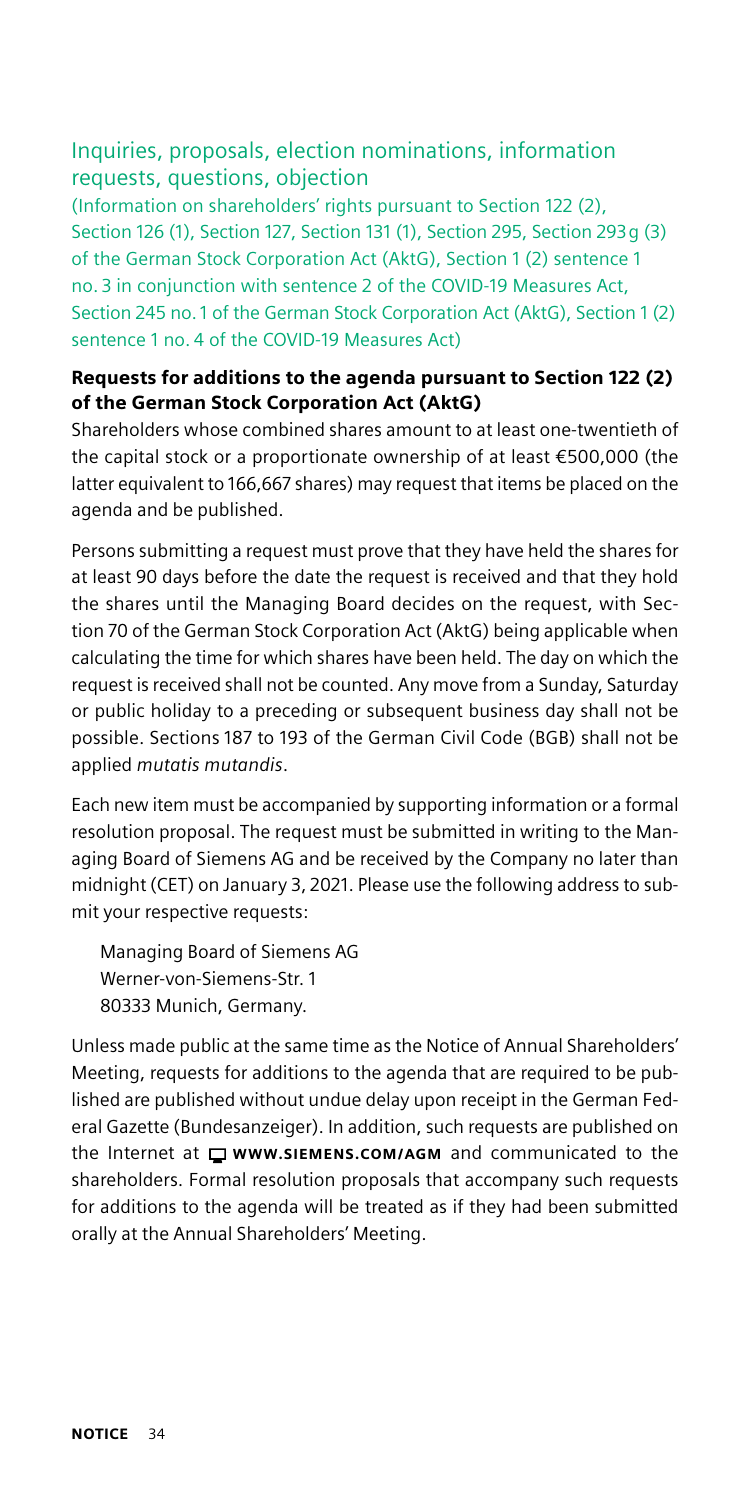#### Counterproposals and election nominations pursuant to Section 126 (1), Section 127 of the German Stock Corporation Act (AktG)

In addition, shareholders may submit to the Company counterproposals to Managing and/or Supervisory Board proposals relating to agenda items and make election nominations for Supervisory Board members or independent auditors. All counterproposals (along with supporting information) and election nominations must be sent to:

Siemens Aktiengesellschaft Controlling and Finance Investor Relations (CF IR) Werner-von-Siemens-Str. 1, G4.23 80333 Munich, Germany Telefax: +49 (0) 89/636-1332474

or e-mailed to:

[hv2021@siemens.com](mailto:hv2021%40siemens.com?subject=)

Counterproposals and election nominations by shareholders to be made available, including the shareholder 's name and place of residence or registered office and any supporting information to be made available, will be posted on the Internet at  $\Box$  www.siEMENS.COM/AGM without undue delay upon their receipt, if applicable along with the content to be added in accordance with Section 127 sentence 4 of the German Stock Corporation Act (AktG). All counterproposals and election nominations relating to items on the agenda that are received at the above-mentioned address by midnight (CET) on January 19, 2021, will be considered. Management's position, if any, on the counterproposals and election nominations will also be available at the above-mentioned website.

The Company will treat the published counterproposals as if they had been submitted orally at the Annual Shareholders' Meeting.

#### Right to obtain information pursuant to Section 131 (1), Section 295, Section 293g (3) of the German Stock Corporation Act (AktG), possibility to ask questions pursuant to Section 1 (2) sentence 1 no. 3 in conjunction with sentence 2 of the COVID-19 Measures Act

According to Section 131 (1) of the German Stock Corporation Act (AktG), each shareholder or shareholder representative at a present Annual Shareholders' Meeting may ask the Managing Board to provide information regarding the Company's affairs, the Company's legal and business relations with affiliated companies, and the position of the Group and any companies included in the Consolidated Financial Statements, to the extent that such information is necessary to permit a proper evaluation of the relevant item on the agenda. Moreover, pursuant to Section 295, Section 293g (3) of the German Stock Corporation Act (AktG), any shareholder or shareholder representative must, upon request in the Annual Shareholders' Meeting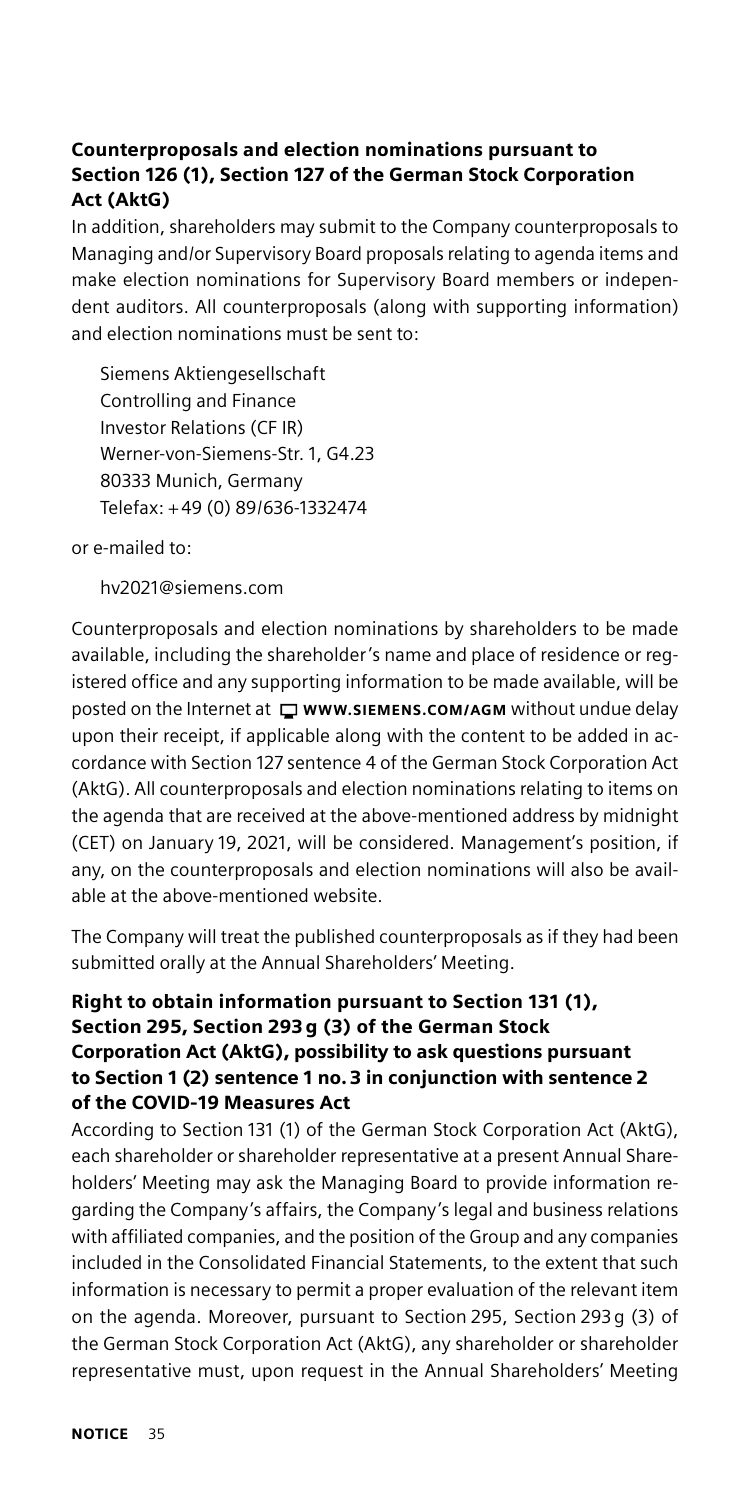that decides on the amendment of a profit-and-loss transfer agreement, also be provided at the Annual Shareholders' Meeting with information on all matters that are material to the amendment of the profit-and-loss transfer agreement.

The above-mentioned right to obtain information does not apply to the virtual Annual Shareholders' Meeting to be held on February 3, 2021. Based on the COVID-19 Measures Act, shareholders are not granted a statutory right to obtain information, but rather given the opportunity to ask questions at the virtual Annual Shareholders' Meeting by using electronic communication. This does not imply a right to an answer.

With the approval of the Supervisory Board, the Managing Board of Siemens AG has decided that shareholders or their proxy representatives may direct questions to the Managing Board via the Internet Service at WWW.SIEMENS.COM/AGM-SERVICE after registration. Shareholders can obtain online access by entering their Shareholder Control Number and their related Personal Identification Number (PIN) specified in the materials sent to them. Instead of their PIN, shareholders who have registered for electronic delivery of invitations to Shareholders' Meetings with an Access Password selected by them must use this Access Password. The shareholders' proxy representatives use the access data sent to them.

Such questions must be received by the Company via the Company's Internet Service by no later than noon (CET) on February 1, 2021. It is not possible to ask questions after this time and in particular not during the virtual Annual Shareholders' Meeting.

The Managing Board decides at its duty-bound and free discretion which questions it will respond to and how to answer them. In particular, it may summarize questions and select meaningful questions in the interest of other shareholders. In doing so, the Managing Board may give preference to shareholders' associations and institutional investors with significant voting rights. Questions in languages other than German will not be considered.

#### Objection pursuant to Section 245 no. 1 of the German Stock Corporation Act (AktG), Section 1 (2) sentence 1 no. 4 of the COVID-19 Measures Act

Shareholders who are registered as shareholders of the Company in the Company's share register and who have submitted timely notification of attendance at the Annual Shareholders' Meeting and their proxy representatives may, from the beginning to the end of the Annual Shareholders' Meeting, declare objections to resolutions of the Annual Shareholders' Meeting for the record in accordance with Section 245 no. 1 of the German Stock Corporation Act (AktG), Section 1 (2) sentence 1 no. 4 of the COVID-19 Measures Act via the Internet Service at  $\Box$  www.siEMENS.COM/AGM-[SERVICE](http://www.siemens.com/agm-service). The notary has authorized the Company to accept objections via the Internet Service; the notary will have access to the objections received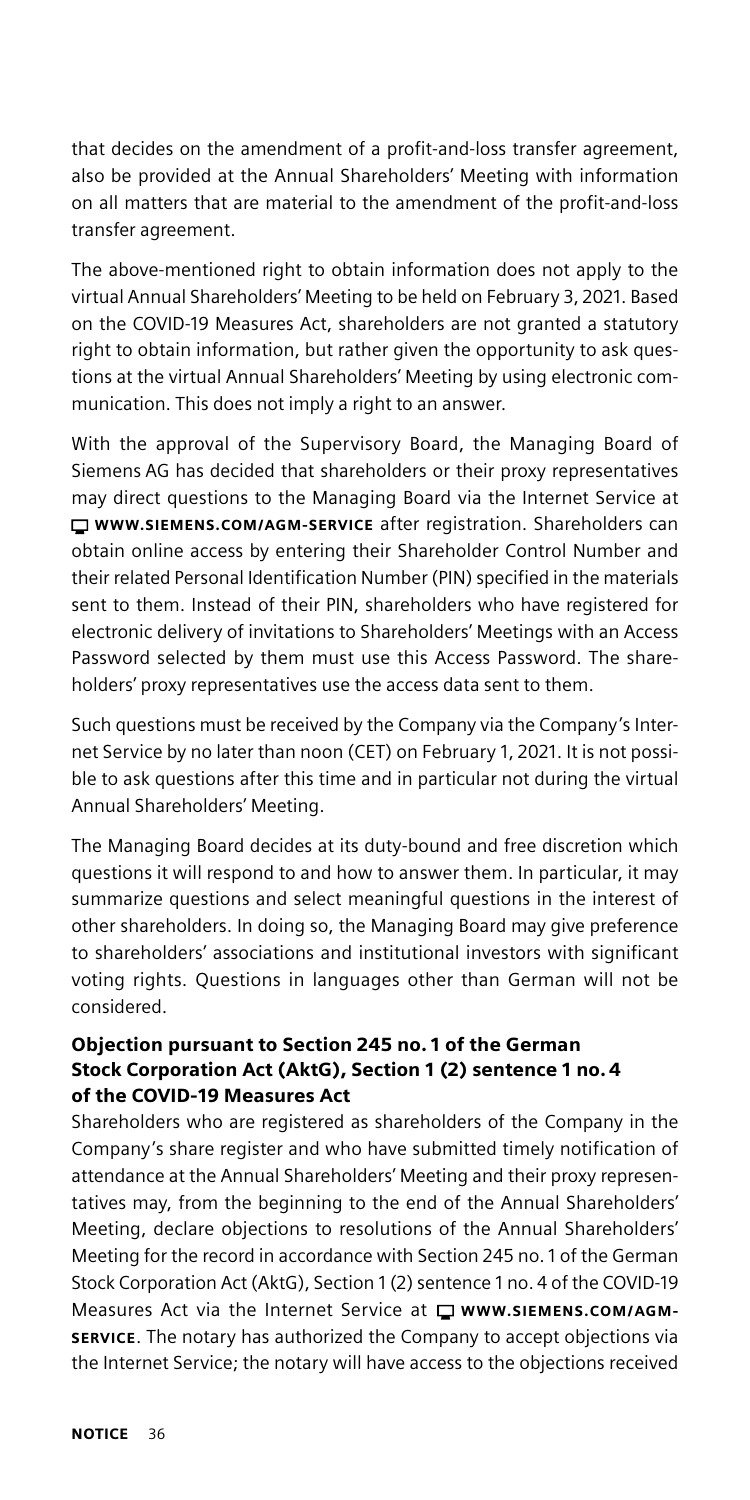via the Internet Service. Shareholders can obtain online access by entering their Shareholder Control Number and their related Personal Identification Number (PIN) specified in the materials sent to them. Instead of their PIN, shareholders who have registered for electronic delivery of invitations to Shareholders' Meetings with an Access Password selected by them must use this Access Password. The shareholders' proxy representatives use the access data sent to them.

#### Additional explanations

Additional explanations regarding shareholders' rights pursuant to Section 122 (2), Section 126 (1), Section 127, Section 131 (1), Section 295, Section 293g (3) of the German Stock Corporation Act (AktG), Section 1 (2) sentence 1 no. 3 in conjunction with sentence 2 of the COVID-19 Measures Act, Section 245 no. 1 of the German Stock Corporation Act (AktG), Section 1 (2) sentence 1 no. 4 of the COVID-19 Measures Act can be found on the Company's website at  $\Box$  www.siemens.com/AGM.

#### Live transmission of the Annual Shareholders' Meeting

The entire Annual Shareholders' Meeting on February 3, 2021, will be webcast live by means of sound and vision for shareholders of Siemens AG and their proxies via the Internet Service at  $\Box$  www.siEMENS.COM/AGM-[SERVICE](http://www.siemens.com/agm-service) starting at 10:00 a.m. (CET). Shareholders can obtain online access by entering their Shareholder Control Number and their related Personal Identification Number (PIN) specified in the materials sent to them. Instead of their PIN, shareholders who have registered for electronic delivery of invitations to Shareholders' Meetings with an Access Password selected by them must use this Access Password. The shareholders' proxy representatives use the access data sent to them.

The comments of the Chairman of the Meeting and the Managing Board at the opening of the Annual Shareholders' Meeting may also be viewed by other interested parties live over the Internet  $(\square$  www.siEMENS.COM/AGM). A replay of these speeches, but not of the entire Annual Shareholders' Meeting, will be available after the Annual Shareholders' Meeting at the above Internet address.

The live transmission of the Annual Shareholders' Meeting does not allow for a participation in the Annual Shareholders' Meeting within the meaning of Section 118 (1) sentence 2 of the German Stock Corporation Act (AktG).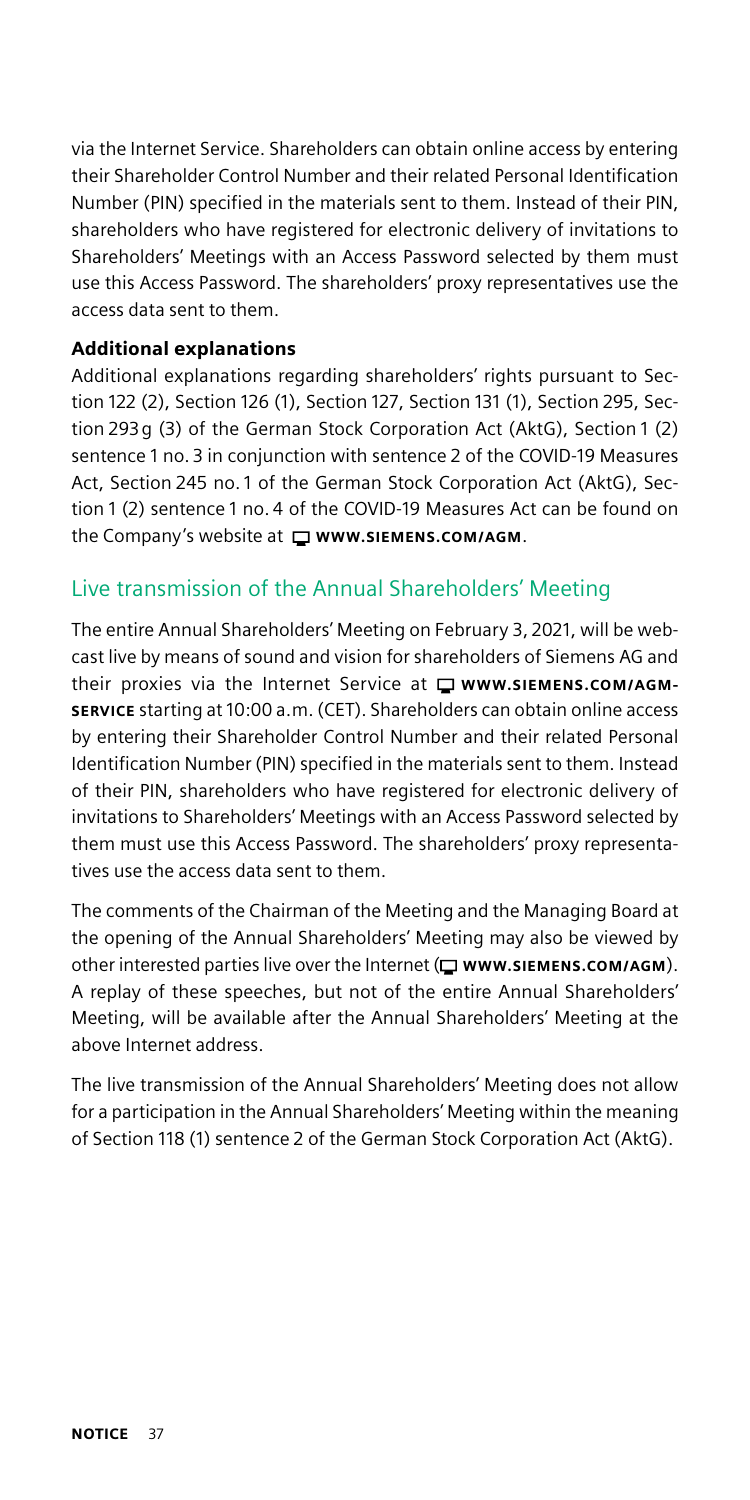#### Website where information pursuant to Section 124a of the German Stock Corporation Act (AktG) is available

The Notice of Annual Shareholders' Meeting, together with the information and explanations required by law, is also available on our website at [WWW.SIEMENS.COM/AGM](http://www.siemens.com/agm), where the information pursuant to Section 124a of the German Stock Corporation Act (AktG) and the currently valid version of the Articles of Association of Siemens AG can also be found.

Furthermore, during the virtual Annual Shareholders' Meeting, the list of attendance will be available via the Internet Service on our website at  $\Box$  [WWW.SIEMENS.COM/AGM-SERVICE](http://www.siemens.com/agm-service) prior to the first vote.

The voting results will be posted on our website at  $\Box$  www.siEMENS.COM/ [AGM](http://www.siemens.com/agm) after the Annual Shareholders' Meeting. That website also contains information on the provision of confirmation on whether and how votes were counted pursuant to Section 129 (5) of the German Stock Corporation Act (AktG), which anyone who has voted can demand within one month as of the date of the Annual Shareholders' Meeting.

#### Information on data protection

You can find information on processing of your personal data in connection with the Annual Shareholders' Meeting and the share register at  $\Box$  www. [SIEMENS.COM/AGM-PRIVACY](http://www.siemens.com/agm-privacy). We will also gladly send you this information by regular mail.

**By order of the Managing Board Siemens Aktiengesellschaft**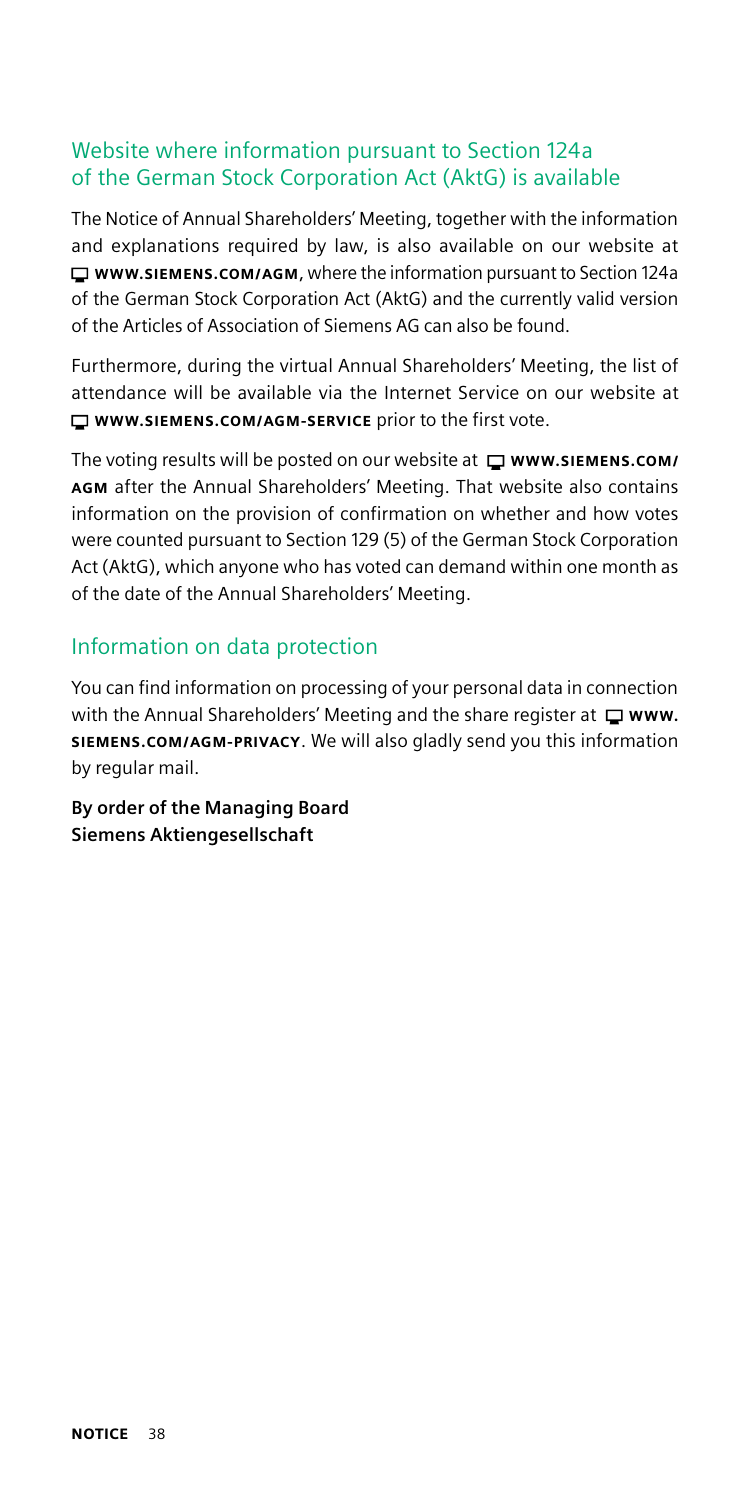This version of the Notice of Annual Shareholders' Meeting prepared for the convenience of English-speaking readers is a translation of the German original. For purposes of interpretation, the German text shall be authoritative and final.

#### Siemens Aktiengesellschaft

Chairman of the Supervisory Board: Jim Hagemann Snabe Managing Board: Joe Kaeser, President and Chief Executive Officer Members of the Managing Board: Roland Busch, Klaus Helmrich, Cedrik Neike, Matthias Rebellius, Ralf P. Thomas, Judith Wiese Registered offices: Berlin and Munich, Germany Commercial registries: Berlin Charlottenburg, HRB 12300, Munich, HRB 6684; WEEE-Reg.-Nr. DE 23691322